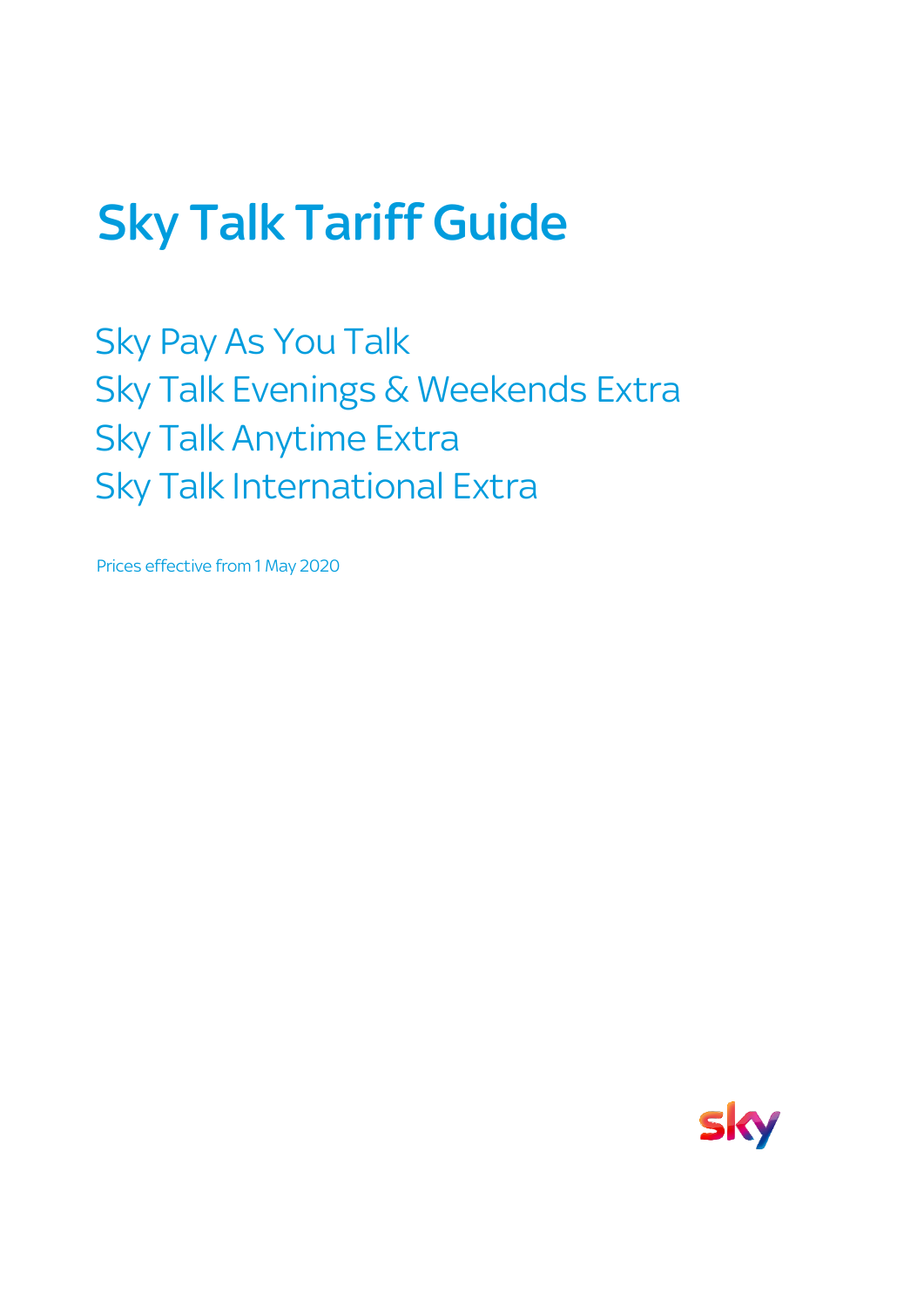Sky Talk is Sky's home telephony service.

This tariff guide allows Sky Pay As You Talk, Sky Talk Evenings & Weekends Extra, Sky Talk Anytime Extra and Sky Talk International Extra customers to find the rates for call destinations quickly and easily and outlines the features of the service.

If you have any further questions please call us on **03442 410 499** for more information

#### **UK Calls<sup>1</sup> UK Mobile<sup>2</sup> 084, 087, 09 and 118 Numbers International** Daytime Mon-Fri 7am to 7pm 19.35p per minute Evening Mon-Fri After 7pm & before 7am 18p per minute Weekend 18p per minute Daytime Mon-Fri 7am to 7pm 16p per minute 19.35p per minute Evening Mon-Fri After 7pm  $&$  before  $7a$ Weekend All day Sat & Sun **Sky Talk Anytime Extra £10** per month All Day Mon-Sun 15p per minute Access Charge plus Service Charge 2p per minute to 22 popular destinations⁴ **Sky Talk International £12** All Day 15p per minute Access Charge Inclusive calls to 50 Inclusive Inclusive 15p per minute Access Charge plus Service Charge 15p per minute Access Charge plus Service Charge See pages 12-17 of this Tariff Guide See pages 12-17 of this Tariff Guide **Sky Pay As You Talk £0** per month 16p per minute **Sky Talk Evenings & Weekends Extra £5** per month Inclusive

#### Package Overview (including UK call rates)

A 25p connection fee applies to all non-inclusive UK landline, UK mobile calls and international calls (excluding EU landline + mobile)

Mon-Sun

1. UK calls to 01, 02, 03 and Isle of Man numbers only (excludes Channel Islands, indirect access, dial-up internet and 070 numbers). Inclusive UK calls last up to an hour, then charged at 16ppm at any time of day, or hang up and redial as often as you like. Acceptable Use Policy applies - see sky.com/talk. Calls from Northern Ireland landlines to Republic of Ireland landlines are charged at UK rates less call connection fee. UK rates apply for calls to the g21 chargeband

plus Service Charge

popular destinations<sup>5</sup>

2. Inclusive calls to UK Mobile (07) numbers last up to an hour, then are charged at 19.35ppm during the day, 18ppm at evening and 18ppm at weekend, or hang up and redial

as often as you like. Daytime calls: Mon - Fri 7am to 7pm. Evening calls: Mon – Fri 7pm to 7am. Weekend calls: all day Sat and Sun. Subject to Acceptable Use Policy – see

sky.com/talk. 070 Personal Numbering, 076 Paging and Isle of Man Mobile numbers do not constitute UK Mobile - see pages 6-7 for call rates.

3. Calls to 0845 and 0870 numbers are subject to Sky's Access Charge (15ppm) and the owning operator's Service Charge applies.

**Extra**

per month

A 15ppm Access Charge applies to all non-inclusive calls to 084, 087, 09 and 118 numbers for the duration of the call.

4. A flat charge of 2p per minute applies to geographic landline calls to Austria, Australia, Belgium, Canada, Cyprus, Czech Republic, Denmark, France, Germany, Greece,

Hungary, Irish Republic, Italy, Luxembourg, Netherlands, New Zealand, Norway, Poland, Spain (inc Canary Islands), Sweden, Switzerland and calls to the USA

(also includes mobiles in Canada and USA) irrespective of the length of the call. A 25p connection fee applies to all non-EU destinations.

5. Inclusive international geographic landline calls to Australia, Austria, Bangladesh, Belgium, Brazil, Bulgaria, Canada, Canary Islands, China, Croatia, Cyprus,

Czech Republic, Denmark, Estonia, Finland, France, Germany, Gibraltar, Greece, Hong Kong, Hungary, India, Irish Republic, Israel, Italy, Jamaica, Japan, Latvia, Lithuania, Luxembourg, Madeira, Malaysia, Netherlands, New Zealand, Norway, Pakistan, Poland, Portugal, Romania, Russian Federation, Singapore, Slovak Republic, Slovenia,

South Africa, Spain, Sweden, Switzerland, Thailand, Turkey, USA (also includes calls to mobiles in Canada, Hong Kong and USA). Inclusive calls to 50 popular destinations

last up to an hour after which standard Sky international rates apply, or you can hang up and redial as often as you like. Subject to Acceptable Use Policy – see sky.com/Talk.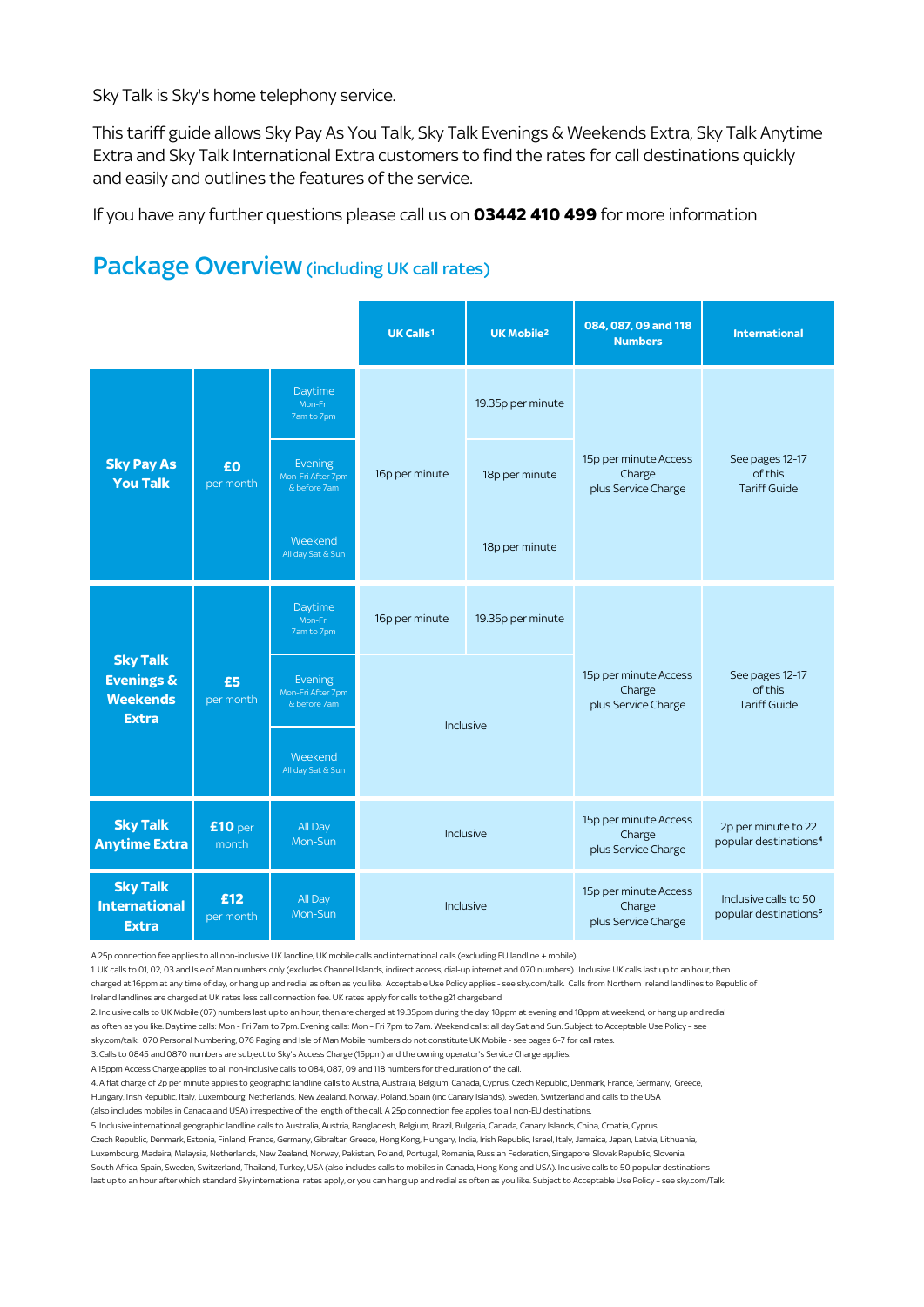# Sky Talk Line Rental

Sky Talk customers must take line rental from Sky (£18.99 per month). You will receive one bill for all your tariff charges. Plus there are a number of Call Features which come as standard and you can choose to take additional features for a little extra.

### Call Features

| Product                          | Description                                                                                                                                                                                      | Price                                          |
|----------------------------------|--------------------------------------------------------------------------------------------------------------------------------------------------------------------------------------------------|------------------------------------------------|
|                                  |                                                                                                                                                                                                  |                                                |
| 141 - Withhold Number            | Dial 141 before you call to hide your number form the person<br>vou're calling                                                                                                                   | No extra charge                                |
| 1470 - Override Withhold Number  | If you have Number Withheld on all calls, dial 1470 to override it<br>and send your number                                                                                                       | No extra charge                                |
| 1471 - Play Last Caller's Number | Call 1471 to discover who phoned you last                                                                                                                                                        | No extra charge                                |
| 1471 - Return Call               | You can press 3 to return the call after you discover which<br>number dialled you last                                                                                                           | 20p per use - and any relevant call<br>charges |
| 1475 - Erase Last Caller Number  | Call 1475 to remove the latest caller from your 1471 list                                                                                                                                        | No extra charge                                |
| Always Withhold Number           | Your number is never shown when you make a call                                                                                                                                                  | No extra charge<br>(on request)                |
| 1571 - Voicemail <sup>3</sup>    | Callers can leave you a message if you don't answer or if your<br>line is engaged                                                                                                                | £2.00 per month                                |
| 1571 - Return Call               | You can press 0 to return the call after you have listened to<br>your voicemail message                                                                                                          | 20p per use - and any relevant call<br>charges |
| Caller display                   | See who's calling before you answer. If the number is in your<br>phonebook, you'll even see the name.                                                                                            | No extra charge                                |
| Anonymous Caller Reject          | Reject calls from people who withheld their number                                                                                                                                               | £4.00 per month                                |
| <b>Call Diversion</b>            | Divert your calls to another landline or mobile number so you<br>will never miss a call <sup>1</sup>                                                                                             | £2.50 per month                                |
| <b>Call Waiting</b>              | Shows if you have a second call and lets you put your current<br>call on hold while you take another                                                                                             | £2.50 per month                                |
| <b>Last Caller Barring</b>       | Bar incoming calls from the last number. Block up to 10<br>numbers in your phone.                                                                                                                | £3.35 per month                                |
| <b>Reminder Call</b>             | Set up an incoming call to remind yourself about birthdays,<br>appointments and meetings                                                                                                         | £2.50 per month<br>or 38.5p per use            |
| Ring Back <sup>2</sup>           | If a number is engaged, request a ring back and you'll be called<br>when the number becomes free.                                                                                                | £2.50 per month<br>or 38.5p per use            |
| Three-Way Calling                | Enables a three-way call to be established.                                                                                                                                                      | £2.50 per month<br>or 69p per use              |
| Text <sup>2</sup>                | Send text messages from a text enabled telephone - limited to<br>fixed or mobile numbers in the UK. Caller display required.<br>Includes SMS alerts to mobiles for voicemail and other services. | 10.5p per use                                  |
| Voicemail Plus <sup>2,4</sup>    | Let's you record a personal greeting, store 30 messages and<br>access your messages from any phone.                                                                                              | £2.50 per month                                |

1. The diverted part of the call is charged to the Sky Talk customer at the standard Sky Talk rate depending on the type of phone the call is diverted to, e.g. mobile.

The person calling is charged for a standard UK landline call and will be charged as normal by their calls provider.

2. Not available to all Sky customers.

3. New messages are stored for 30 days and 20 days once listened to.

4. Messages are stored for 30 days.

Sky Talk: 12 month minimum term applies to new Sky Talk customers and to existing customers taking up Sky Talk Line Rental, except when taken with Sky Fibre / Fibre Unlimited then 18 month minimum term applies to Sky Talk and Sky Line Rental. Sky Talk is only available to customers paying by Direct Debit / continuous card mandate. Sky compatible BT line required for Sky Talk line rental. Codes of practice can be found at sky.com/talk. Calls to Sky Talk contact centres are free for Sky Talk customers. If you're not with Sky Talk, calls to 03 numbers cost the same as calls to 01 or 02 numbers and are included in your calls package, charges may apply and vary by provider.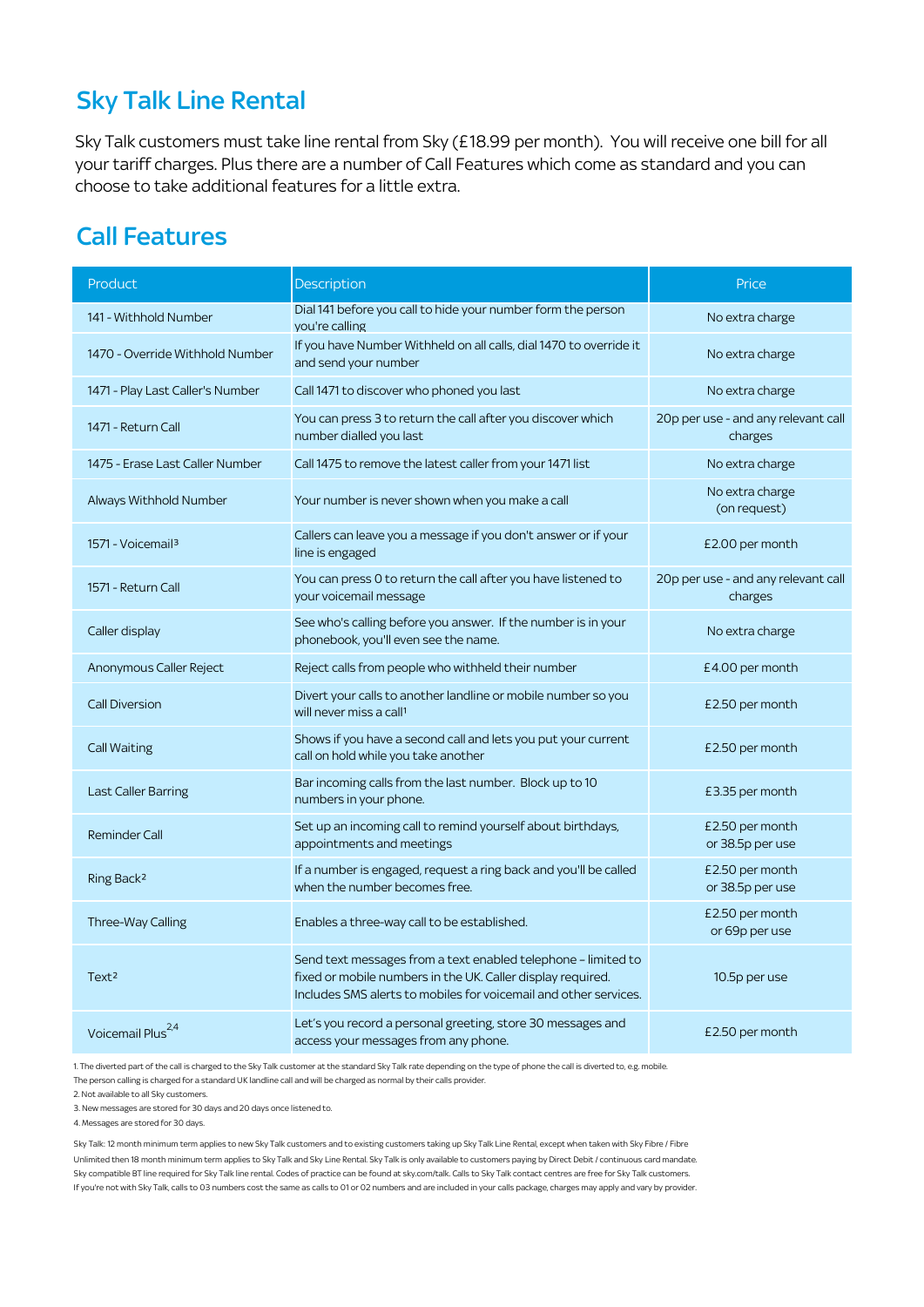# Call Charge Details

#### **Time-bands**

Calls fall within one of three time-bands:

- **Daytime** Monday to Friday, 7am to 7pm
- **Evening** Monday to Friday, after 7pm and before 7am
- **Weekend** All day Saturday and Sunday

#### **Charge-bands**

- A charge-band is assigned to a set of numbers which are charged the same rates.
- Charge-bands have codes designated to them, e.g. pn for personal number. Each charge band is explained in more detail further in this guide.
- This Tariff Guide shows the calling rates assigned to the charge-bands. For a list showing which numbers are attached to which charge-bands, please refer to the Specialised Numbers Guide at www.sky.com/talk

#### **VAT**

All prices that appear in this Tariff Guide are inclusive of VAT.

#### **Duration rounding**

All calls will be rounded to the next whole minute, except service calls which will be rounded to the next whole second.

#### **Call charge rounding**

Each call charge will be rounded up to the next penny with the exception of calls to fixed fee only numbers.

#### **Bill total rounding**

Your total call charges are rounded up to the nearest whole penny.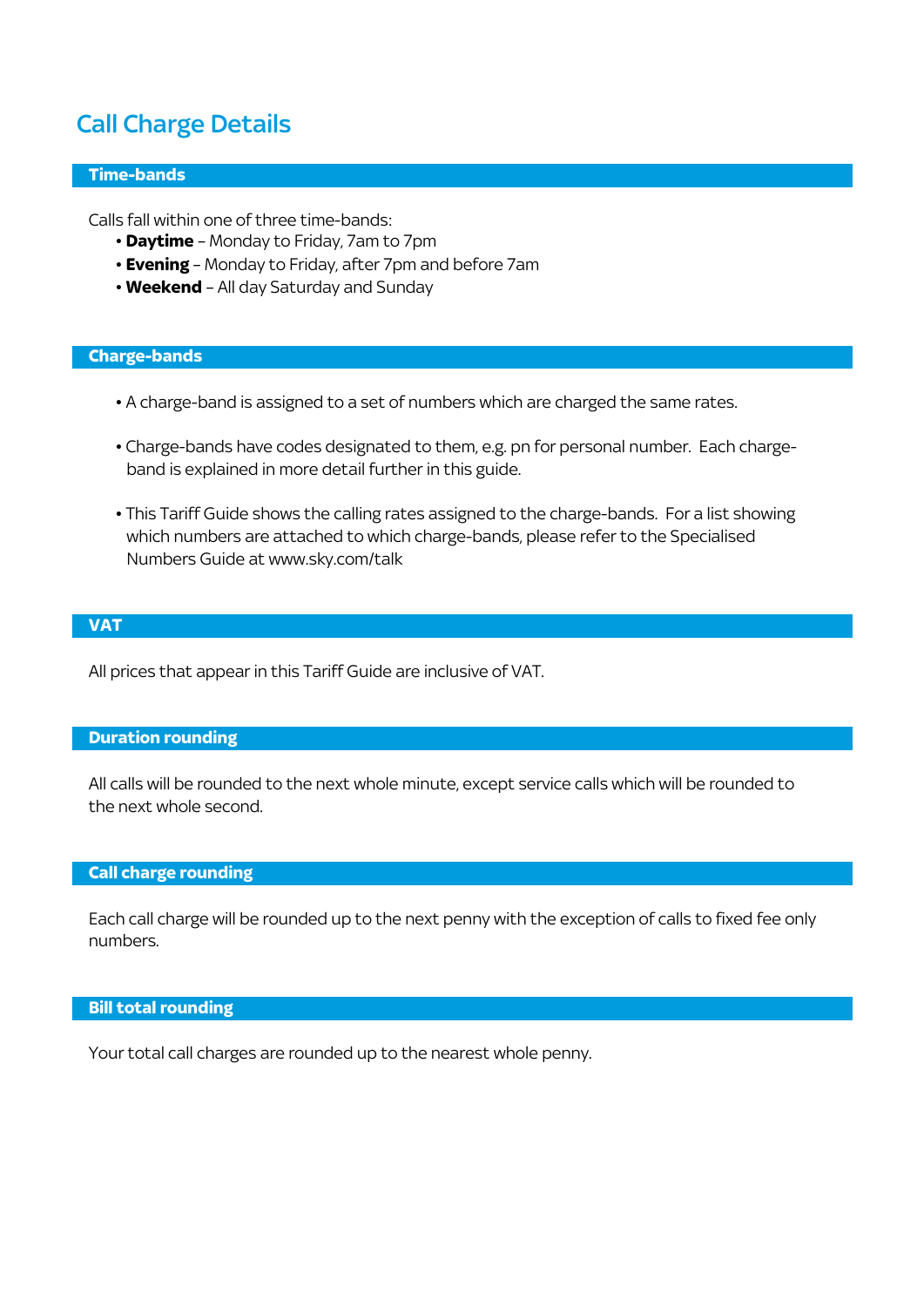#### **Connection Fee**

A connection fee of 25p (inc. VAT) will be applied to all calls except:

- Free, inclusive or unlimited calls ( including those that commence within an uncharged period but end in a charged period)
- Fixed fee calls
- Calls charged by timed duration that start with a fixed fee
- Calls to service numbers (084, 087, 09 and 118 numbers)
- Calls to personal numbering chargeband pn7
- Calls to EU numbers (excluding EU Higher Rate numbers)

#### **Calls to Service Numbers**

The cost of calling service numbers (084, 087, 09 and 118 numbers) are broken into two parts:

An access charge of 15p per minute (inc. VAT) will be applied to all service calls except free, inclusive or unlimited calls.

A **service charge** is the rest of the call charge. The organisation you're calling decides how much this charge will be and will tell you this.

Both these charges will apply to any part of a service call that is made in a charged period.

#### Call Rates to Pager and Voice Messaging Services

| Charge-band                                | <b>Daytime</b> | <b>Evening</b> | Weekend |
|--------------------------------------------|----------------|----------------|---------|
| <b>R</b> rate                              | 8.07           | 4.02           | 3.01    |
| A 25p connection fee applies to all calls. |                |                |         |
| All call rates are in pence per minute.    |                |                |         |

| Charge-band      | Daytime | Evening | Weekend |
|------------------|---------|---------|---------|
| ff3              | 25.00   | 13.00   | 13.00   |
| ff <sub>6</sub>  | 36.00   | 36.00   | 36.00   |
| ff <sub>8</sub>  | 19.00   | 19.00   | 19.00   |
| ff <sub>9</sub>  | 43.00   | 43.00   | 43.00   |
| ff <sub>10</sub> | 26.00   | 26.00   | 26.00   |

All call rates are in pence per call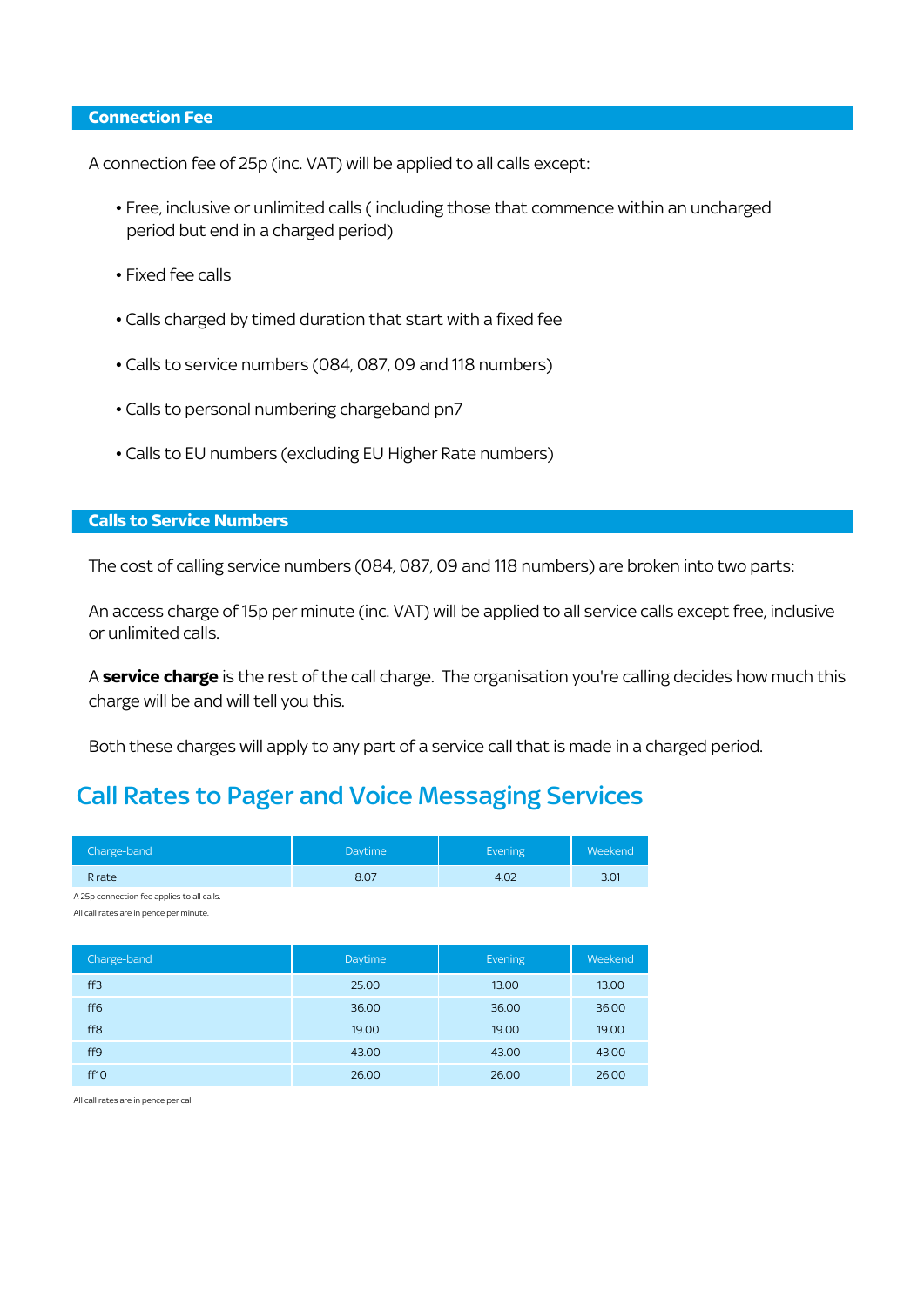### Call Rates to Personal Number Services

Personal Numbering Services (070 numbers) allow the user to be contacted on a single personal telephone number so they can receive calls on almost any telephone number e.g. at work, at home, on a mobile.

| Charge-band                       | Daytime | Evening | Weekend |
|-----------------------------------|---------|---------|---------|
| $\mathsf{C}$                      | 12.84   | 7.43    | 3.92    |
| $\mathsf{d}$                      | 16.21   | 9.55    | 9.55    |
| $\mathsf{e}% _{t}\left( t\right)$ | 4.78    | 4.78    | 4.78    |
| $\mathsf f$                       | 29.10   | 19.39   | 9.70    |
| j                                 | 31.04   | 21.33   | 10.17   |
| $\mathsf k$                       | 36.38   | 24.25   | 12.11   |
| pn1                               | 23.29   | 15.52   | 7.76    |
| pn2                               | 50.88   | 50.88   | 50.88   |
| pn3                               | 47.54   | 37.84   | 37.84   |
| pn4                               | 25.23   | 25.23   | 25.23   |
| pn <sub>5</sub>                   | 16.49   | 16.49   | 16.49   |
| pn <sub>6</sub>                   | 19.40   | 19.40   | 19.40   |
| pn8                               | 19.37   | 19.37   | 19.37   |
| pn9                               | 22.79   | 22.79   | 22.79   |
| pn10                              | 33.96   | 33.96   | 33.96   |
| pn11                              | 37.83   | 28.13   | 28.13   |
| pn12                              | 26.20   | 26.20   | 26.20   |
| pn13                              | 37.83   | 37.83   | 37.83   |
| pn14                              | 28.62   | 28.62   | 28.62   |
| pn15                              | 12.61   | 12.61   | 12.61   |
| pn16                              | 13.58   | 13.58   | 13.58   |
| pn17                              | 14.55   | 14.55   | 14.55   |
| pn18                              | 15.52   | 15.52   | 15.52   |
| pn19                              | 9.70    | 9.70    | 9.70    |

| Charge-band | Daytime | Evening | Weekend |
|-------------|---------|---------|---------|
| pn20        | 23.29   | 23.29   | 23.29   |
| pn21        | 39.90   | 39.90   | 39.90   |
| pn22        | 10.10   | 10.10   | 10.10   |

A 25p connection fee applies to all calls.

All call rates are in pence per minute.

| Charge-band | Daytime | Evening | Weekend |
|-------------|---------|---------|---------|
| pn7         | 4.03    | 1.02    | 1.02    |

A 51.17p connection fee applies to pn7 calls.

All call rates are in pence per minute.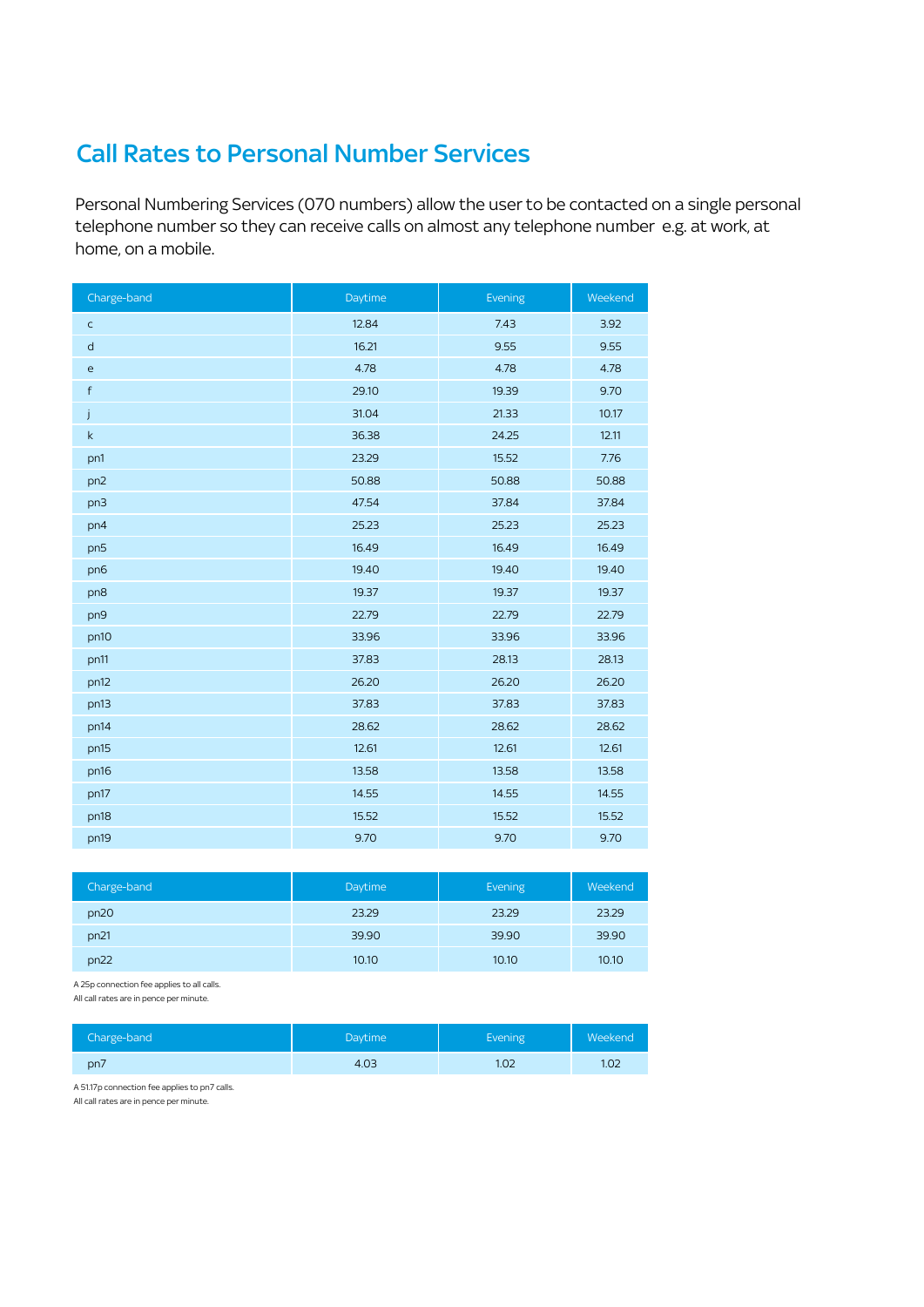# Call Rates to the Channel Islands

Calls to the Channel Islands are charged at separate rates to the rest of the UK.

| <b>Destination</b>  | <b>Davtime</b> | Evening | Weekend |
|---------------------|----------------|---------|---------|
| The Channel Islands | 9.50           | 2.08    | 1.38    |

A 25p connection fee applies to all calls. All call rates are in pence per minute.

# Call Rates to Isle of Man Mobiles

Calls to Isle of Man Mobiles are charged at separate rates to UK Mobiles.

| Charge-band     | Daytime | Evening <sup>1</sup> | Weekend <sup>1</sup> |
|-----------------|---------|----------------------|----------------------|
| Isle of Man Mob | 55.00   | 55.00                | 55.00                |

A 25p connection fee applies to all calls. All call rates are in pence per minute.

# Call Rates to 055 Corporate and 056 VOIP Numbers

055 numbers are in use by some large corporate organisations, 056 numbers are used by some 'voice over internet protocol' telephony providers

| Charge-band | <b>Daytime</b> | Evening | Weekend |
|-------------|----------------|---------|---------|
| gb          | 7.62           | 7.62    | 7.62    |
| g211        | 16.00          | 16.00   | 16.00   |

1. Calls to numbers with the g21 charge-band are treated the same as UK calls for inclusive Talk packages (see Package Overview on page 2 for details) A 25p connection fee applies to all non-inclusive calls.

All call rates are in pence per minute.

# Call Rates to Service Numbers

Service numbers include calls to 084, 087, 09 and 118 numbers.

All calls to freephone numbers (which begin 0800, 00800, 0808 or 116) are free from landlines.

For all other service numbers, the cost of the call will be broken down into two parts:

An **access charge** - this part is what Sky charges you for these calls

| Charge-band   | Pence per minute |
|---------------|------------------|
| Access Charge | 1500             |

Applies to non-inclusive calls only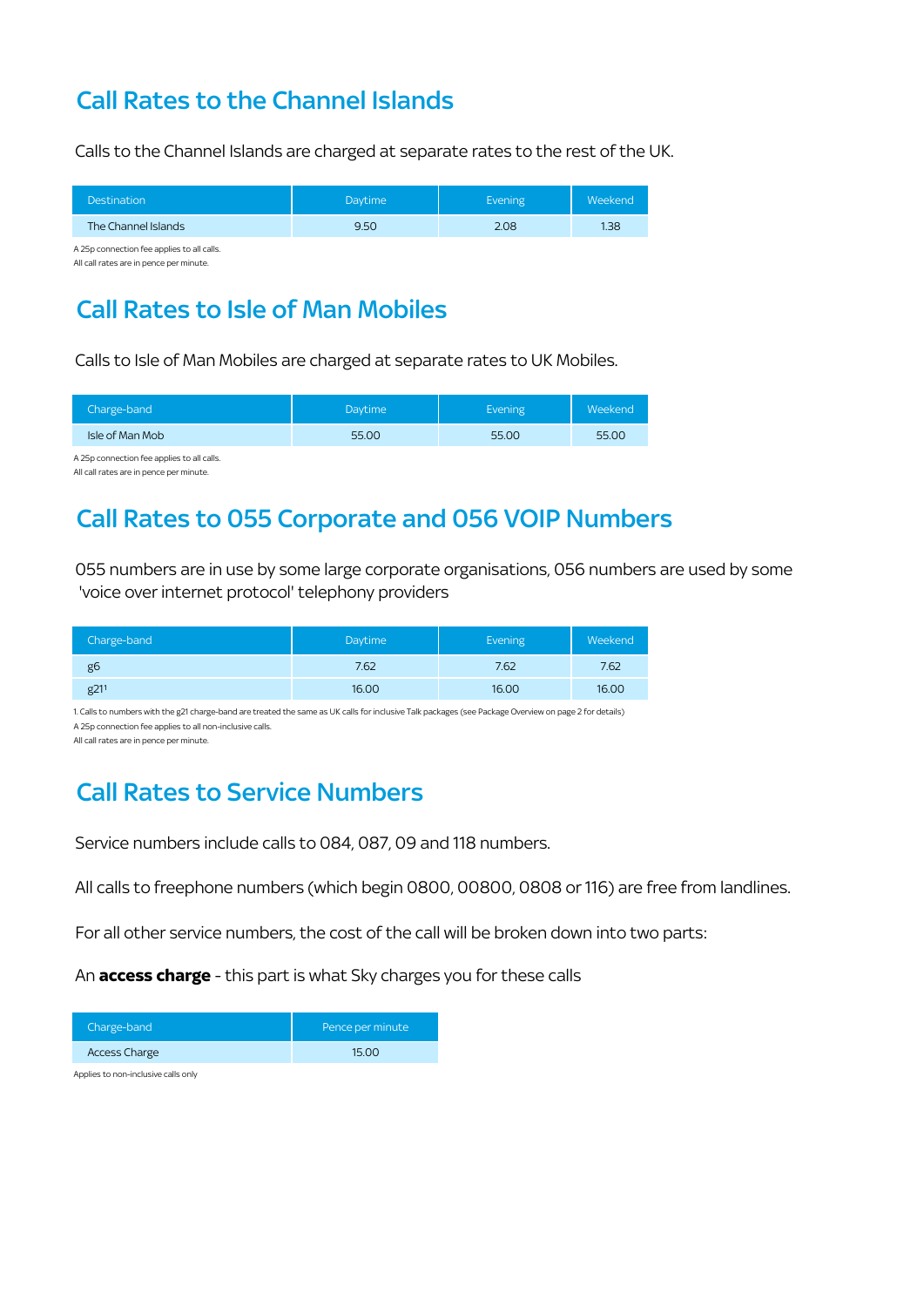#### A **service charge** - this is the rest of the call charge

There are four different categories of service calls:

1. Service calls charged by timed duration:

| Charge-band       | Pence per call | Pence per minute |
|-------------------|----------------|------------------|
| Service Charge 1  | 0.00           | 0.00             |
| Service Charge 2  | 0.00           | 1.00             |
| Service Charge 3  | 0.00           | 2.00             |
| Service Charge 4  | 0.00           | 3.00             |
| Service Charge 5  | 0.00           | 4.00             |
| Service Charge 6  | 0.00           | 5.00             |
| Service Charge 7  | 0.00           | 6.00             |
| Service Charge 8  | 0.00           | 7.00             |
| Service Charge 9  | 0.00           | 8.00             |
| Service Charge 10 | 0.00           | 9.00             |
| Service Charge 11 | 0.00           | 10.00            |
| Service Charge 12 | 0.00           | 11.00            |
| Service Charge 13 | 0.00           | 12.00            |
| Service Charge 14 | 0.00           | 13.00            |
| Service Charge 15 | 0.00           | 15.00            |
| Service Charge 16 | 0.00           | 20.00            |
| Service Charge 17 | 0.00           | 25.00            |
| Service Charge 18 | 0.00           | 30.00            |
| Service Charge 19 | 0.00           | 35.00            |
| Service Charge 20 | 0.00           | 36.00            |
| Service Charge 21 | 0.00           | 40.00            |
| Service Charge 22 | 0.00           | 45.00            |
| Service Charge 23 | 0.00           | 46.00            |
| Service Charge 24 | 0.00           | 50.00            |
| Service Charge 25 | 0.00           | 55.00            |
| Service Charge 26 | 0.00           | 60.00            |
| Service Charge 27 | 0.00           | 65.00            |
| Service Charge 28 | 0.00           | 70.00            |
| Service Charge 29 | 0.00           | 75.00            |
| Service Charge 30 | 0.00           | 80.00            |
| Service Charge 31 | 0.00           | 90.00            |
| Service Charge 32 | 0.00           | 95.00            |
| Service Charge 33 | 0.00           | 99.00            |
| Service Charge 34 | 0.00           | 100.00           |
| Service Charge 35 | 0.00           | 110.00           |
| Service Charge 36 | 0.00           | 120.00           |
| Service Charge 37 | 0.00           | 145.00           |
| Service Charge 38 | 0.00           | 150.00           |
| Service Charge 39 | 0.00           | 155.00           |
| Service Charge 40 | 0.00           | 180.00           |
| Service Charge 41 | 0.00           | 200.00           |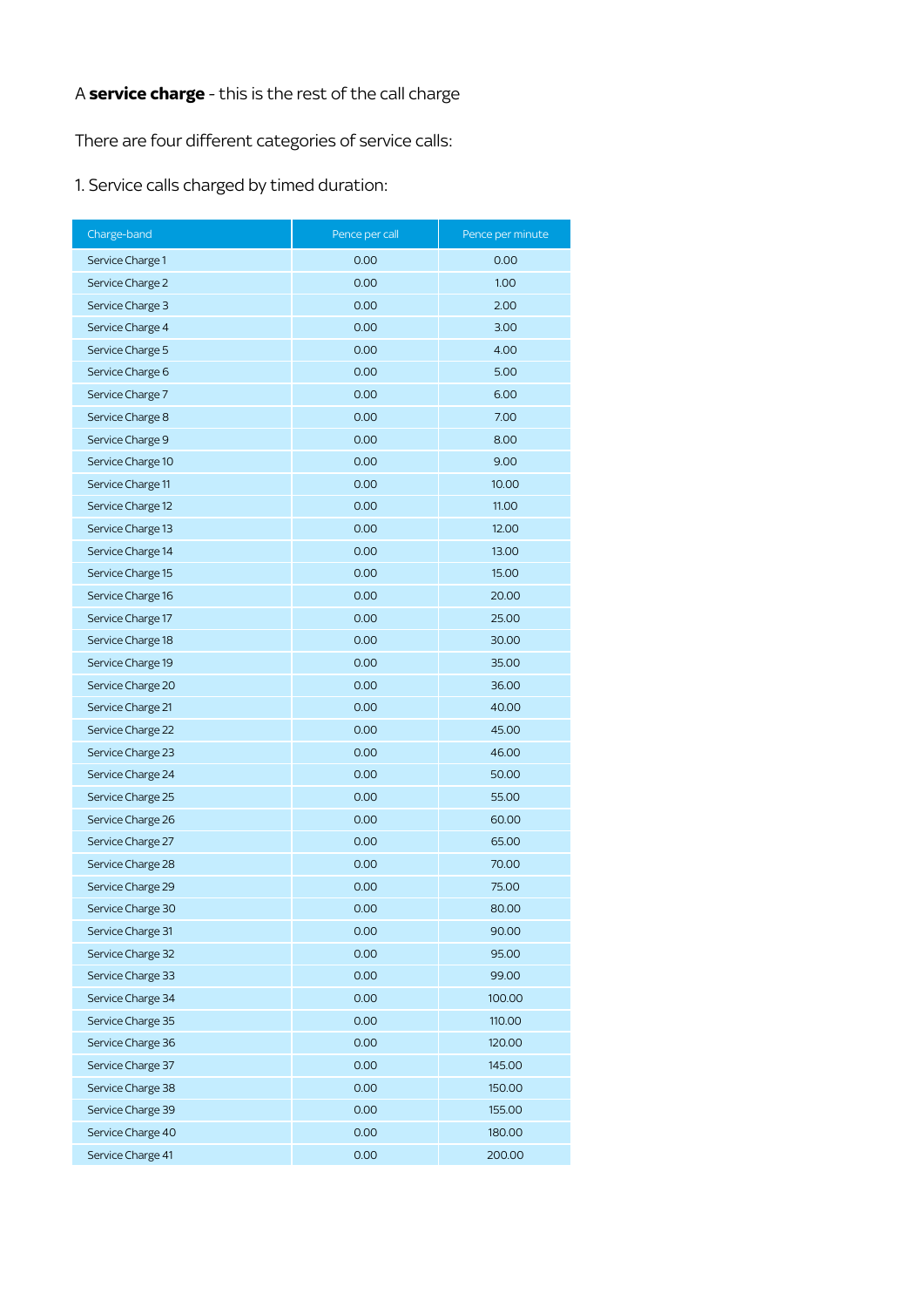| Charge-band       | Pence per call | Pence per minute |
|-------------------|----------------|------------------|
| Service Charge 42 | 0.00           | 220.00           |
| Service Charge 43 | 0.00           | 250.00           |
| Service Charge 44 | 0.00           | 300.00           |
| Service Charge 45 | 0.00           | 360.00           |
| Service Charge 68 | 0.00           | 243.00           |
| Service Charge 81 | 0.00           | 18.00            |
| Service Charge 82 | 0.00           | 22.00            |
| Service Charge 83 | 0.00           | 350.00           |

#### 2. Service calls charged at fixed fee:

| Charge-band       | Pence per call | Pence per minute |
|-------------------|----------------|------------------|
| Service Charge 46 | 5.00           | 0.00             |
| Service Charge 47 | 10.00          | 0.00             |
| Service Charge 48 | 15.00          | 0.00             |
| Service Charge 49 | 25.00          | 0.00             |
| Service Charge 50 | 30.00          | 0.00             |
| Service Charge 51 | 35.00          | 0.00             |
| Service Charge 52 | 40.00          | 0.00             |
| Service Charge 53 | 48.00          | 0.00             |
| Service Charge 54 | 50.00          | 0.00             |
| Service Charge 55 | 70.00          | 0.00             |
| Service Charge 56 | 75.00          | 0.00             |
| Service Charge 57 | 100.00         | 0.00             |
| Service Charge 58 | 145.00         | 0.00             |
| Service Charge 59 | 150.00         | 0.00             |
| Service Charge 60 | 200.00         | 0.00             |
| Service Charge 61 | 250.00         | 0.00             |
| Service Charge 62 | 300.00         | 0.00             |
| Service Charge 63 | 400.00         | 0.00             |
| Service Charge 64 | 500.00         | 0.00             |
| Service Charge 65 | 600.00         | 0.00             |
| Service Charge 88 | 365.00         | 0.00             |

3. Service calls charged at fixed fee and timed duration (where the fixed fee and the duration charge apply from the start of the call)

| Charge-band       | Pence per call | Pence per minute |
|-------------------|----------------|------------------|
| Service Charge 66 | 77.00          | 155.00           |
| Service Charge 67 | 80.00          | 25.00            |
| Service Charge 69 | 350.00         | 10.00            |
| Service Charge 84 | 250.00         | 75.00            |
| Service Charge 85 | 260.00         | 99.00            |
| Service Charge 86 | 275.00         | 78.00            |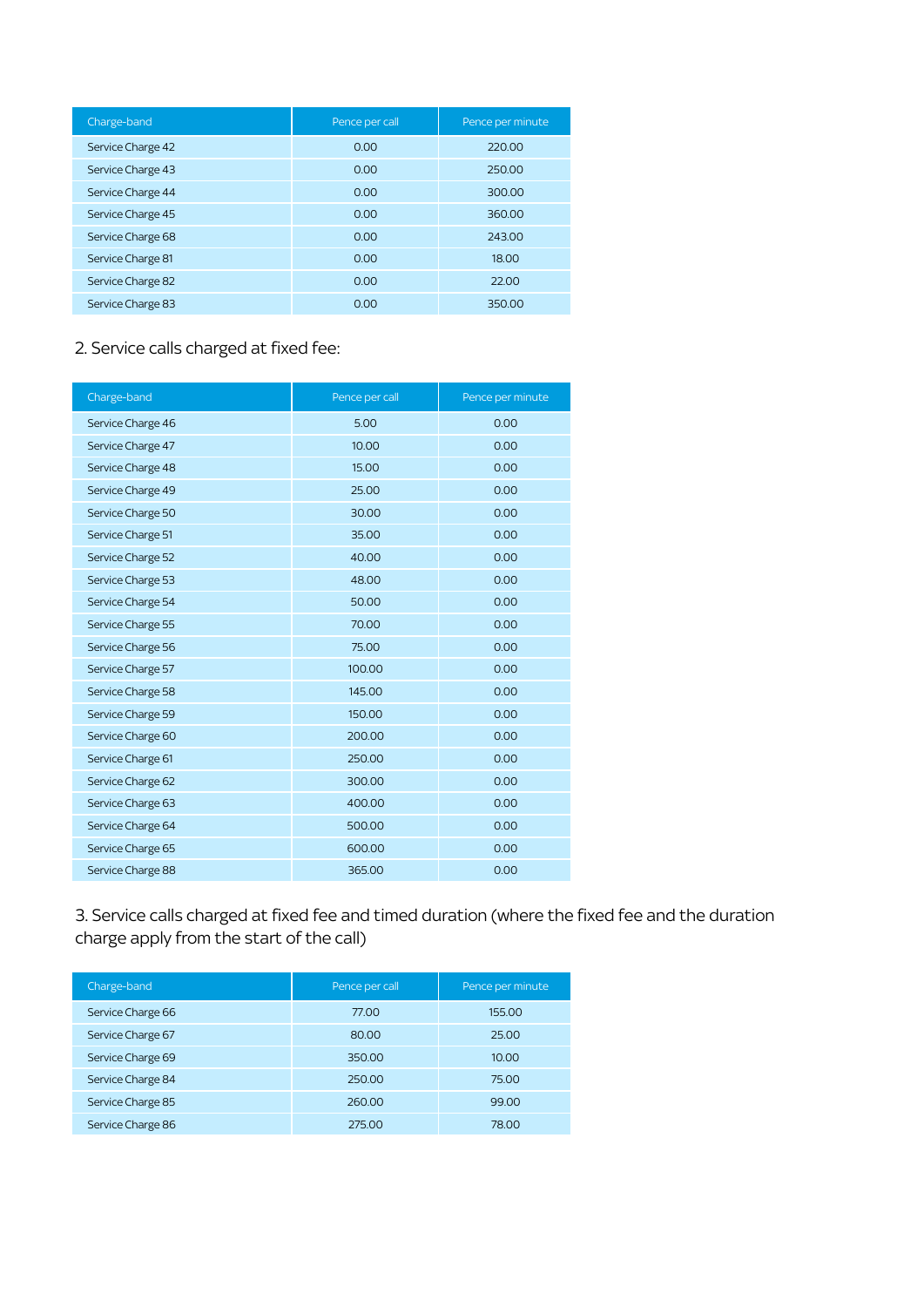4. Service calls charged at fixed fee and timed duration (where the fixed fee is the charge for the first 60 seconds or part thereof and the duration charge applies following the first 60 seconds)

| Charge-band        | Pence per call | Pence per minute |
|--------------------|----------------|------------------|
| Service Charge 70  | 243.00         | 243.00           |
| Service Charge 71  | 260.00         | 210.00           |
| Service Charge 72  | 276.00         | 177.00           |
| Service Charge 73  | 0.00           | 250.00           |
| Service Charge 74  | 5.00           | 5.00             |
| Service Charge 75  | 10.00          | 10.00            |
| Service Charge 76  | 40.00          | 40.00            |
| Service Charge 77  | 70.00          | 70.00            |
| Service Charge 78  | 150.00         | 150.00           |
| Service Charge 79  | 200.00         | 200.00           |
| Service Charge 80  | 445.00         | 257.00           |
| Service Charge 87  | 300.00         | 130.00           |
| Service Charge 89  | 1,198.00       | 599.00           |
| Service Charge 90  | 1,398.00       | 699.00           |
| Service Charge 91  | 1,598.00       | 799.00           |
| Service Charge 92  | 7.00           | 7.00             |
| Service Charge 93  | 13.00          | 13.00            |
| Service Charge 94  | 80.00          | 80.00            |
| Service Charge 95  | 100.00         | 100.00           |
| Service Charge 96  | 300.00         | 300.00           |
| Service Charge 97  | 360.00         | 50.00            |
| Service Charge 98  | 360.00         | 150.00           |
| Service Charge 99  | 360.00         | 200.00           |
| Service Charge 100 | 360.00         | 360.00           |

### Call Rates to 101 (Police Non-Emergency)

| Charge-band          | Pence per call |
|----------------------|----------------|
| Non Emergency Police | Free           |

# Call Rates to 105 (Electricity Helpline)

| Charge-band          | Pence per call |
|----------------------|----------------|
| Electricity Helpline | Free           |

# Call Rates to 123 (Speaking Clock)

| Charge-band           | Pence per call |
|-----------------------|----------------|
| <b>Speaking Clock</b> | 50.00          |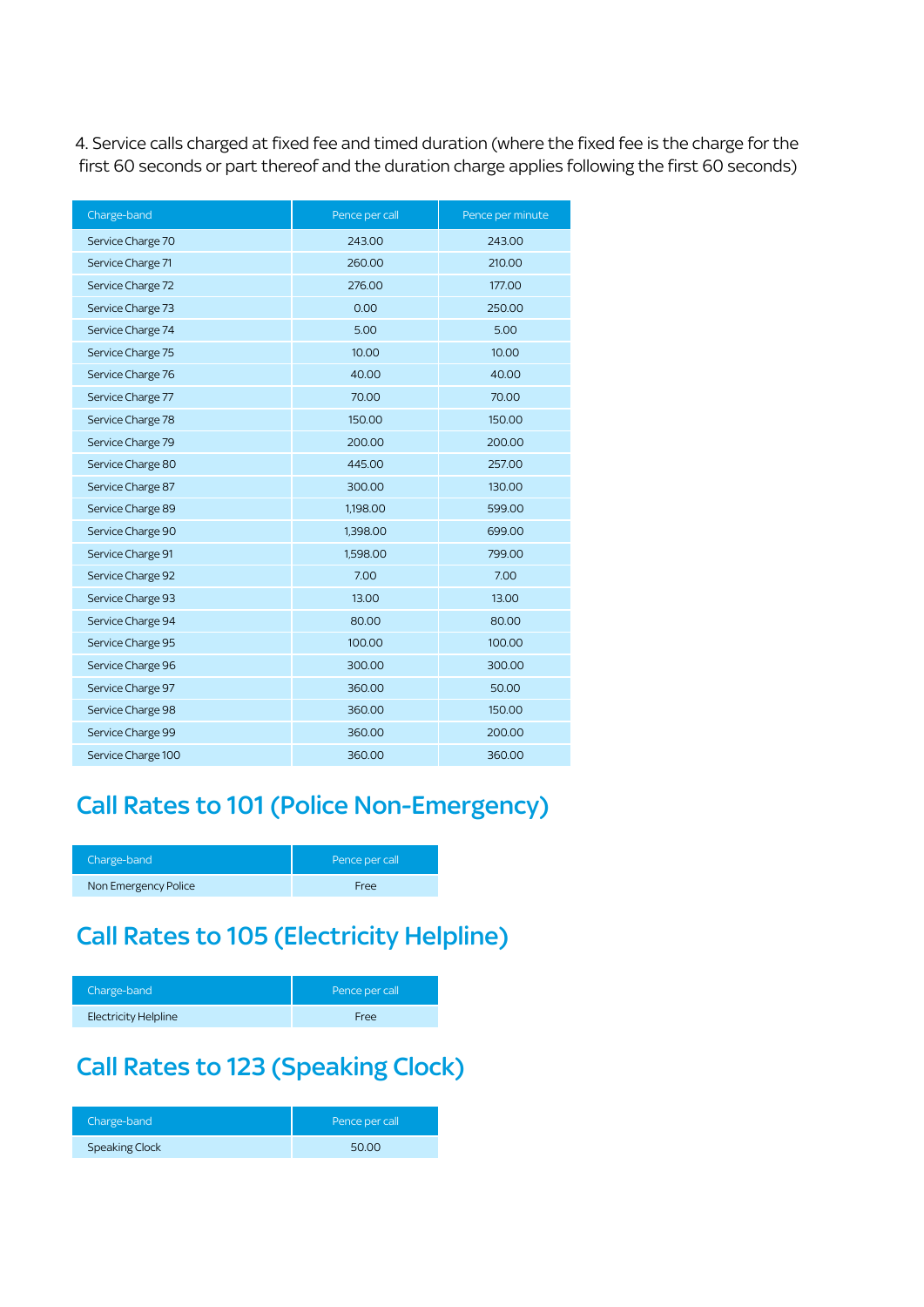# Call Rates to Satellite Services

These are calls to satellite numbers. Please note that the per minute charges are in '£ per minute' rather than pence per minute.

| Charge-band                    | <b>Connection Fee</b> | £ per minute |
|--------------------------------|-----------------------|--------------|
| Inmarsat A                     | 25p                   | 6.06         |
| Inmarsat B-Sat (incl BGAN)     | 25p                   | 3.88         |
| Inmarsat B-Sat High Speed Data | 25p                   | 9.70         |
| Inmarsat M-Sat                 | 25p                   | 4.03         |
| M4 High Speed Data PSTN/ISDN   | 25p                   | 7.20         |
| <b>NA96</b>                    | 25p                   | 7.20         |
| Mobig (Mini-M) / M4 Voice      | 25p                   | 2.65         |
| Skyphone                       | 25p                   | 5.82         |
| Emsat                          | 25p                   | 2.23         |
| Thuraya                        | 180 <sub>p</sub>      | 3.61         |
| <b>Navitas</b>                 | 180 <sub>p</sub>      | 0.92         |
| <b>Iridium</b>                 | 180 <sub>p</sub>      | 3.61         |

### International Call Rates

Calls to international destinations are split into 4 call types:

- 1. International Non-EU geographic landline calls
- 2. International Non-EU mobile and other special / higher rate calls
- 3. International EU geographic landlines and mobile
- 4. International EU special/higher rates

Numbers that are classified as "International Non-EU mobile and other special / higher rate" and "International EU special/higher rates" are listed in the International Specialised Numbers Guide.

#### Sky Talk Anytime Extra Customers

Calls to twenty two popular international landline destinations listed below (and in **blue bold** on the international rate tables that follow) are charged at 2p per minute (for the duration of the call) for customers on the Sky Talk Anytime Extra package. Calls to other EU countres not listed below are charged at 19p per minute (for the duration of the call). For other international numbers a 25p connection fee applies to all Non-EU destinations.

| Australia      | Austria          | <b>Belgium</b> | Canada (inc mobile)       | Cyprus             |
|----------------|------------------|----------------|---------------------------|--------------------|
| Czech Republic | Denmark          | France         | Germany                   | Greece             |
| Hungary        | Ireland          | Italy          | Luxembourg                | <b>Netherlands</b> |
| New Zealand    | Norway           | Poland         | Spain (inc Canary Island: | Sweden             |
| Switzerland    | USA (inc mobile) |                |                           |                    |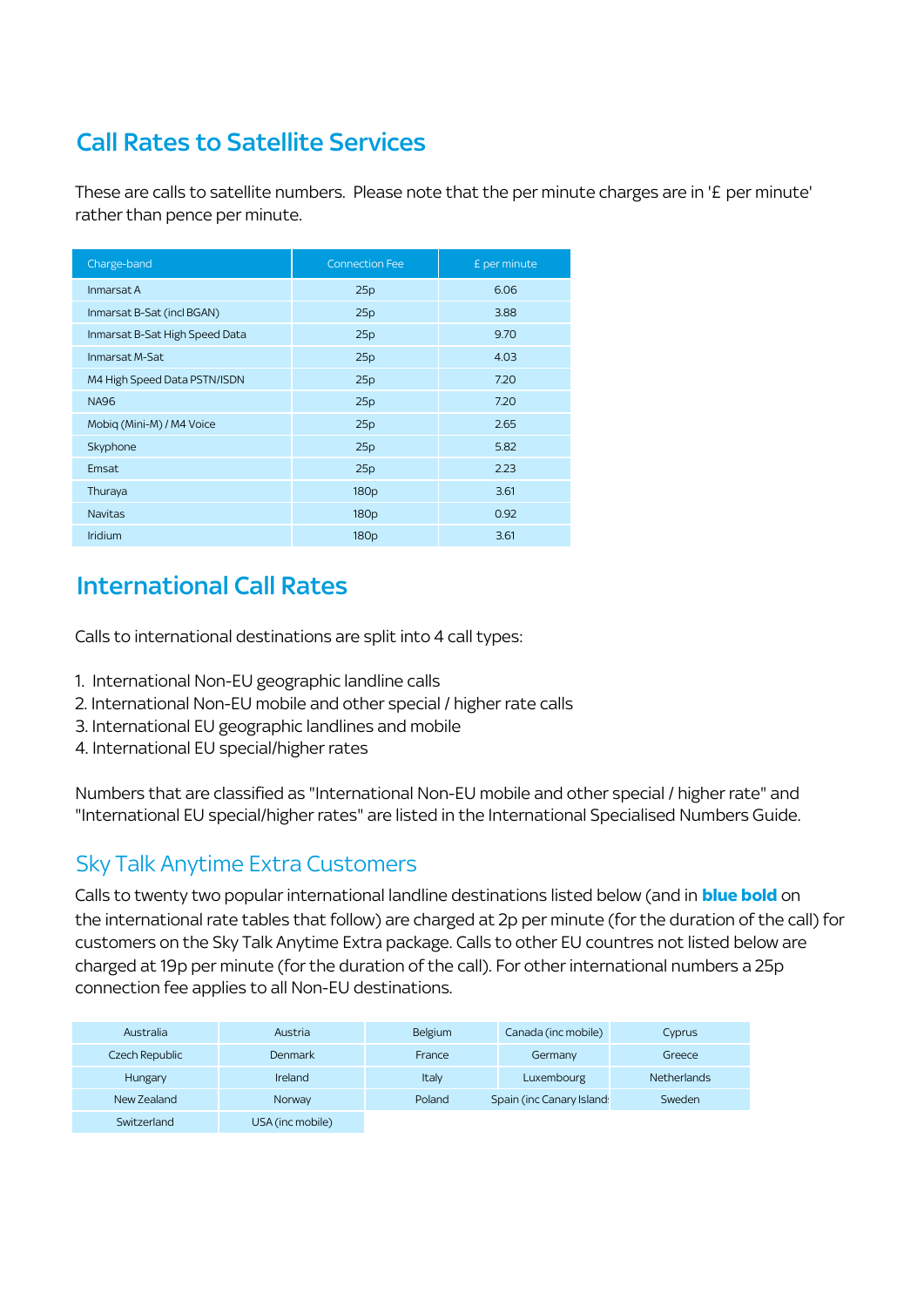#### Sky Talk International Extra Customers:

Calls to fifty popular international landline destinations also listed below (and in **blue bold** and **black bold** on the international rate tables that follow) are inclusive for customers on the Sky Talk International Extra package:

| Australia       | Austria             | Bangladesh         | <b>Belgium</b> | <b>Brazil</b>             |
|-----------------|---------------------|--------------------|----------------|---------------------------|
| <b>Bulgaria</b> | Canada (inc mobile) | Canary Islands     | China          | Croatia                   |
| Cyprus          | Czech Republic      | Denmark            | Estonia        | Finland                   |
| France          | Germany             | Gibraltar          | Greece         | Hong Kong (inc mobile)    |
| Hungary         | India               | Ireland            | <b>Israel</b>  | Italy                     |
| Jamaica         | Japan               | Latvia             | Lithuania      | Luxembourg                |
| Madeira         | Malaysia            | <b>Netherlands</b> | New Zealand    | Norway                    |
| Pakistan        | Poland              | Portugal           | Romania        | <b>Russian Federation</b> |
| Singapore       | Slovakia            | Slovenia           | South Africa   | Spain                     |
| Sweden          | Switzerland         | Thailand           | Turkey         | USA (inc mobile)          |

Inclusive international calls last up to an hour, after which Sky Talk standard international rates apply or you can hang up and redial as often as you like. This is subject to our Acceptable Use Policy which is available at www.sky.com/talk

Standard international call rates apply to Sky Pay As You Talk and Sky Talk Evenings & Weekends Extra customers.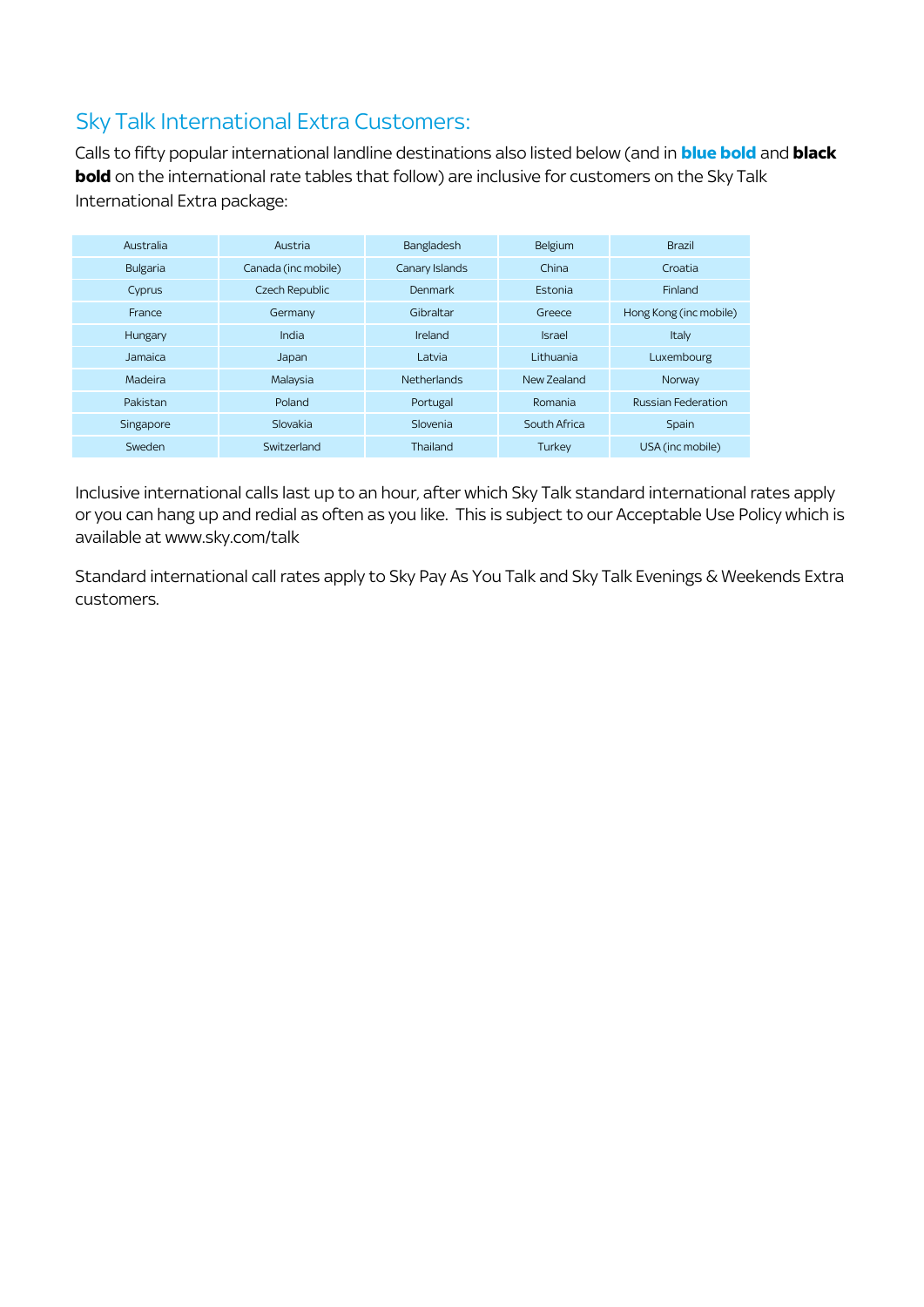# International and Non-EU Destinations

|                                                        | <b>GEOGRAPHIC LANDLINE</b> |                | MOBILE & OTHER SPECIAL HIGHER RATE * |         |         |         |
|--------------------------------------------------------|----------------------------|----------------|--------------------------------------|---------|---------|---------|
| Destination                                            | Daytime                    | <b>Evening</b> | Weekend                              | Daytime | Evening | Weekend |
| Afghanistan                                            | 133.48                     | 127.25         | 127.25                               | 164.08  | 157.85  | 157.85  |
| Albania                                                | 50.55                      | 45.34          | 45.34                                | 81.15   | 75.94   | 75.94   |
| Algeria                                                | 50.55                      | 45.34          | 45.34                                | 81.15   | 75.94   | 75.94   |
| Andorra                                                | 43.81                      | 34.93          | 34.93                                | 74.41   | 65.53   | 65.53   |
| Angola                                                 | 100.60                     | 96.00          | 96.00                                | 131.20  | 126.60  | 126.60  |
| Anguilla                                               | 77.72                      | 66.18          | 66.18                                | 108.32  | 96.78   | 96.78   |
| Antarctica Australian Territory                        | 159.11                     | 152.27         | 152.27                               | 159.11  | 152.27  | 152.27  |
| Antigua & Barbuda                                      | 26.76                      | 24.20          | 24.20                                | 57.36   | 54.80   | 54.80   |
| Antilles (Netherlands)                                 | 76.09                      | 61.48          | 61.48                                | 106.69  | 92.08   | 92.08   |
| Argentina                                              | 97.02                      | 78.74          | 78.74                                | 127.62  | 109.34  | 109.34  |
| Armenia                                                | 100.60                     | 82.42          | 82.42                                | 131.20  | 113.02  | 113.02  |
| Aruba                                                  | 76.09                      | 61.48          | 61.48                                | 106.69  | 92.08   | 92.08   |
| <b>Ascension Island</b>                                | 100.60                     | 96.00          | 96.00                                | 100.60  | 96.00   | 96.00   |
| <b>Australia (incl. Christmas Is. &amp; Cocos Is.)</b> | 28.80                      | 12.60          | 12.60                                | 59.40   | 43.20   | 43.20   |
| Azerbaijani Republic                                   | 60.46                      | 54.23          | 54.23                                | 91.06   | 84.83   | 84.83   |
| <b>Bahamas</b>                                         | 77.72                      | 66.18          | 66.18                                | 77.72   | 66.18   | 66.18   |
| <b>Bahrain</b>                                         | 100.60                     | 82.42          | 82.42                                | 131.20  | 113.02  | 113.02  |
| <b>Bangladesh</b>                                      | 28.60                      | 25.02          | 25.02                                | 59.20   | 55.62   | 55.62   |
| <b>Barbados</b>                                        | 27.80                      | 25.20          | 25.20                                | 58.40   | 55.80   | 55.80   |
| <b>Belarus</b>                                         | 60.46                      | 54.23          | 54.23                                | 91.06   | 84.83   | 84.83   |
| <b>Belize</b>                                          | 100.60                     | 82.42          | 82.42                                | 131.20  | 113.02  | 113.02  |
| <b>Benin</b>                                           | 97.02                      | 78.74          | 78.74                                | 127.62  | 109.34  | 109.34  |
| Bermuda                                                | 26.76                      | 24.20          | 24.20                                | 57.36   | 54.80   | 54.80   |
| <b>Bhutan</b>                                          | 80.78                      | 76.09          | 76.09                                | 111.38  | 106.69  | 106.69  |
| <b>Bolivia</b>                                         | 100.60                     | 96.00          | 96.00                                | 131.20  | 126.60  | 126.60  |
| Bosnia-Herzegovina                                     | 50.55                      | 45.34          | 45.34                                | 81.15   | 75.94   | 75.94   |
| Botswana                                               | 97.02                      | 78.74          | 78.74                                | 127.62  | 109.34  | 109.34  |
| <b>Brazil</b>                                          | 101.80                     | 82.40          | 82.40                                | 132.40  | 113.00  | 113.00  |
| Brunei Darussalam                                      | 80.78                      | 76.09          | 76.09                                | 111.38  | 106.69  | 106.69  |
| <b>Burkina Faso</b>                                    | 100.60                     | 96.00          | 96.00                                | 131.20  | 126.60  | 126.60  |
| <b>Burundi</b>                                         | 100.60                     | 96.00          | 96.00                                | 131.20  | 126.60  | 126.60  |
| Cambodia                                               | 231.63                     | 225.91         | 225.91                               | 262.23  | 256.51  | 256.51  |
| Cameroon                                               | 97.02                      | 78.74          | 78.74                                | 127.62  | 109.34  | 109.34  |
| Canada                                                 | 19.40                      | 12.60          | 12.60                                | 19.40   | 12.60   | 12.60   |
| Cape Verde                                             | 100.60                     | 96.00          | 96.00                                | 131.20  | 126.60  | 126.60  |
| Cayman Islands                                         | 77.72                      | 66.18          | 66.18                                | 108.32  | 96.78   | 96.78   |
| Central African Republic                               | 156.46                     | 149.72         | 149.72                               | 156.46  | 149.72  | 149.72  |
| Chad                                                   | 159.11                     | 152.27         | 152.27                               | 159.11  | 152.27  | 152.27  |
| Chile                                                  | 97.02                      | 78.74          | 78.74                                | 127.62  | 109.34  | 109.34  |
| China                                                  | 26.76                      | 24.20          | 24.20                                | 57.36   | 54.80   | 54.80   |
| Colombia                                               | 100.60                     | 96.00          | 96.00                                | 131.20  | 126.60  | 126.60  |
| Comoros                                                | 133.48                     | 127.25         | 127.25                               | 164.08  | 157.85  | 157.85  |
| Congo                                                  | 133.48                     | 127.25         | 127.25                               | 164.08  | 157.85  | 157.85  |
| Cook Islands                                           | 159.11                     | 152.27         | 152.27                               | 159.11  | 152.27  | 152.27  |

All call rates are in pence per minute.

A 25p connection fee applies to all international calls to Non-EU destinations excluding calls to inclusive destinations on Sky Talk International Extra.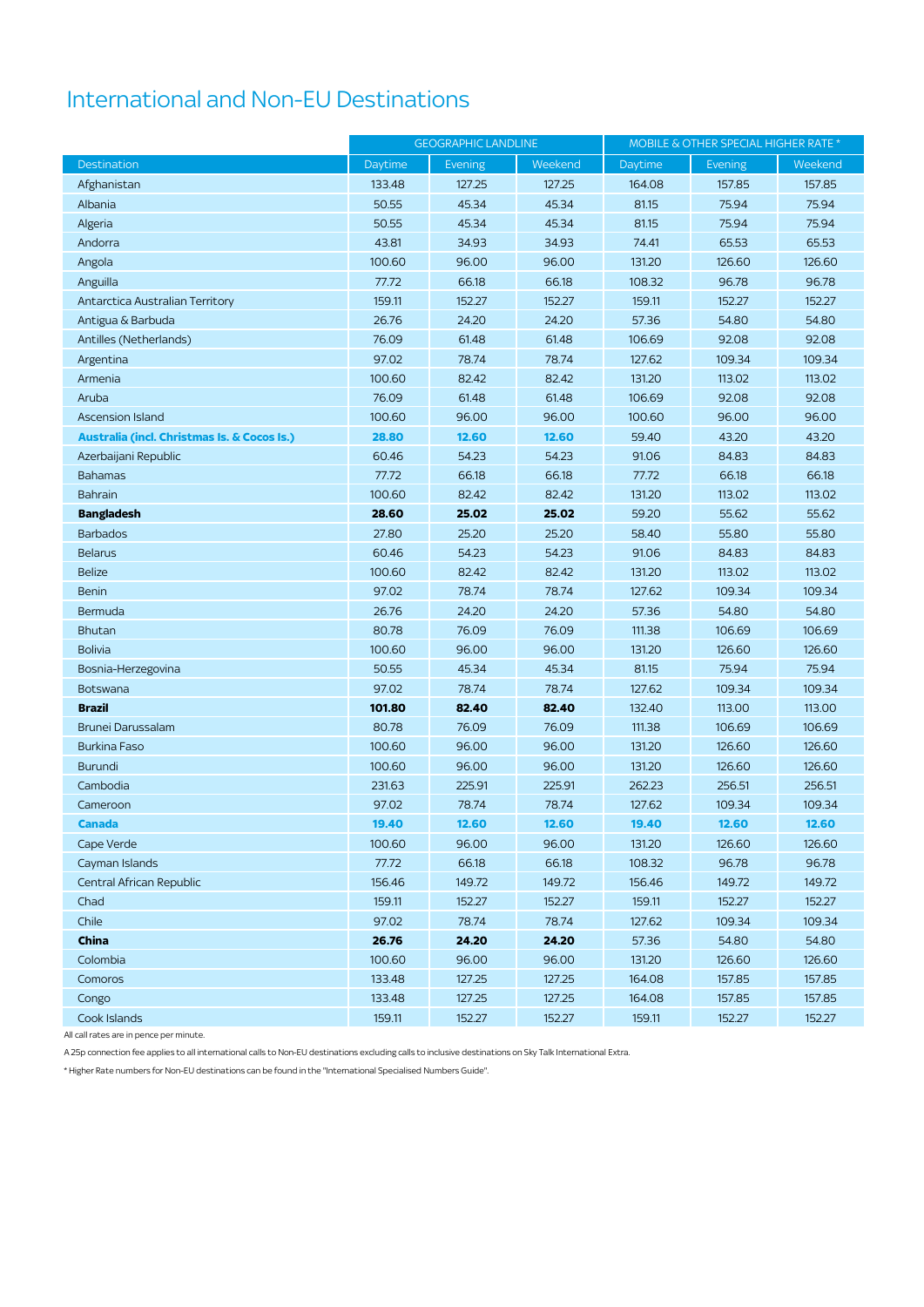|                                                   | <b>GEOGRAPHIC LANDLINE</b> |                | MOBILE & OTHER SPECIAL HIGHER RATE * |         |         |         |
|---------------------------------------------------|----------------------------|----------------|--------------------------------------|---------|---------|---------|
| <b>Destination</b>                                | Daytime                    | <b>Evening</b> | Weekend                              | Daytime | Evening | Weekend |
| Costa Rica                                        | 97.02                      | 78.74          | 78.74                                | 127.62  | 109.34  | 109.34  |
| Cote d'Ivoire                                     | 128.27                     | 104.27         | 104.27                               | 158.87  | 134.87  | 134.87  |
| Cuba                                              | 133.48                     | 127.25         | 127.25                               | 164.08  | 157.85  | 157.85  |
| Democratic Republic of the Congo (formerly Zaire) | 100.60                     | 96.00          | 96.00                                | 131.20  | 126.60  | 126.60  |
| Diego Garcia                                      | 204.97                     | 199.25         | 199.25                               | 204.97  | 199.25  | 199.25  |
| Djibouti                                          | 100.60                     | 96.00          | 96.00                                | 131.20  | 126.60  | 126.60  |
| Dominica                                          | 90.69                      | 76.09          | 76.09                                | 121.29  | 106.69  | 106.69  |
| Dominican Republic                                | 77.72                      | 66.18          | 66.18                                | 108.32  | 96.78   | 96.78   |
| <b>East Timor</b>                                 | 231.63                     | 225.91         | 225.91                               | 262.23  | 256.51  | 256.51  |
| Ecuador                                           | 100.60                     | 96.00          | 96.00                                | 131.20  | 126.60  | 126.60  |
| Egypt                                             | 99.70                      | 86.10          | 86.10                                | 130.30  | 116.70  | 116.70  |
| El Salvador                                       | 128.27                     | 104.27         | 104.27                               | 158.87  | 134.87  | 134.87  |
| <b>Equatorial Guinea</b>                          | 133.48                     | 127.25         | 127.25                               | 164.08  | 157.85  | 157.85  |
| Eritrea                                           | 128.27                     | 104.27         | 104.27                               | 158.87  | 134.87  | 134.87  |
| Ethiopia                                          | 128.27                     | 104.27         | 104.27                               | 158.87  | 134.87  | 134.87  |
| <b>Falkland Islands</b>                           | 100.60                     | 96.00          | 96.00                                | 100.60  | 96.00   | 96.00   |
| <b>Faroe Islands</b>                              | 43.81                      | 34.93          | 34.93                                | 74.41   | 65.53   | 65.53   |
| Fiji                                              | 100.60                     | 96.00          | 96.00                                | 131.20  | 126.60  | 126.60  |
| French Polynesia                                  | 204.97                     | 199.25         | 199.25                               | 235.57  | 229.85  | 229.85  |
| Gabon                                             | 97.02                      | 78.74          | 78.74                                | 127.62  | 109.34  | 109.34  |
| Gambia                                            | 97.02                      | 78.74          | 78.74                                | 127.62  | 109.34  | 109.34  |
| Georgia                                           | 76.09                      | 61.48          | 61.48                                | 106.69  | 92.08   | 92.08   |
| Ghana                                             | 101.80                     | 82.40          | 82.40                                | 132.40  | 113.00  | 113.00  |
| Greenland                                         | 100.60                     | 96.00          | 96.00                                | 131.20  | 126.60  | 126.60  |
| Grenada (inc Carriacou)                           | 26.76                      | 24.20          | 24.20                                | 57.36   | 54.80   | 54.80   |
| Guam                                              | 133.48                     | 127.25         | 127.25                               | 133.48  | 127.25  | 127.25  |
| Guatemala                                         | 97.02                      | 78.74          | 78.74                                | 127.62  | 109.34  | 109.34  |
| Guinea                                            | 100.60                     | 96.00          | 96.00                                | 131.20  | 126.60  | 126.60  |
| Guinea Bissau                                     | 159.11                     | 152.27         | 152.27                               | 159.11  | 152.27  | 152.27  |
| Guyana                                            | 128.27                     | 104.27         | 104.27                               | 158.87  | 134.87  | 134.87  |
| Haiti                                             | 120.00                     | 96.51          | 96.51                                | 150.60  | 127.11  | 127.11  |
| <b>Honduras</b>                                   | 97.02                      | 78.74          | 78.74                                | 127.62  | 109.34  | 109.34  |
| <b>Hong Kong</b>                                  | 13.99                      | 9.60           | 9.60                                 | 13.99   | 9.60    | 9.60    |
| India                                             | 29.90                      | 26.20          | 26.20                                | 60.50   | 56.80   | 56.80   |
| Indonesia                                         | 78.74                      | 76.09          | 76.09                                | 109.34  | 106.69  | 106.69  |

A 25p connection fee applies to all international calls to Non-EU destinations excluding calls to inclusive destinations on Sky Talk International Extra.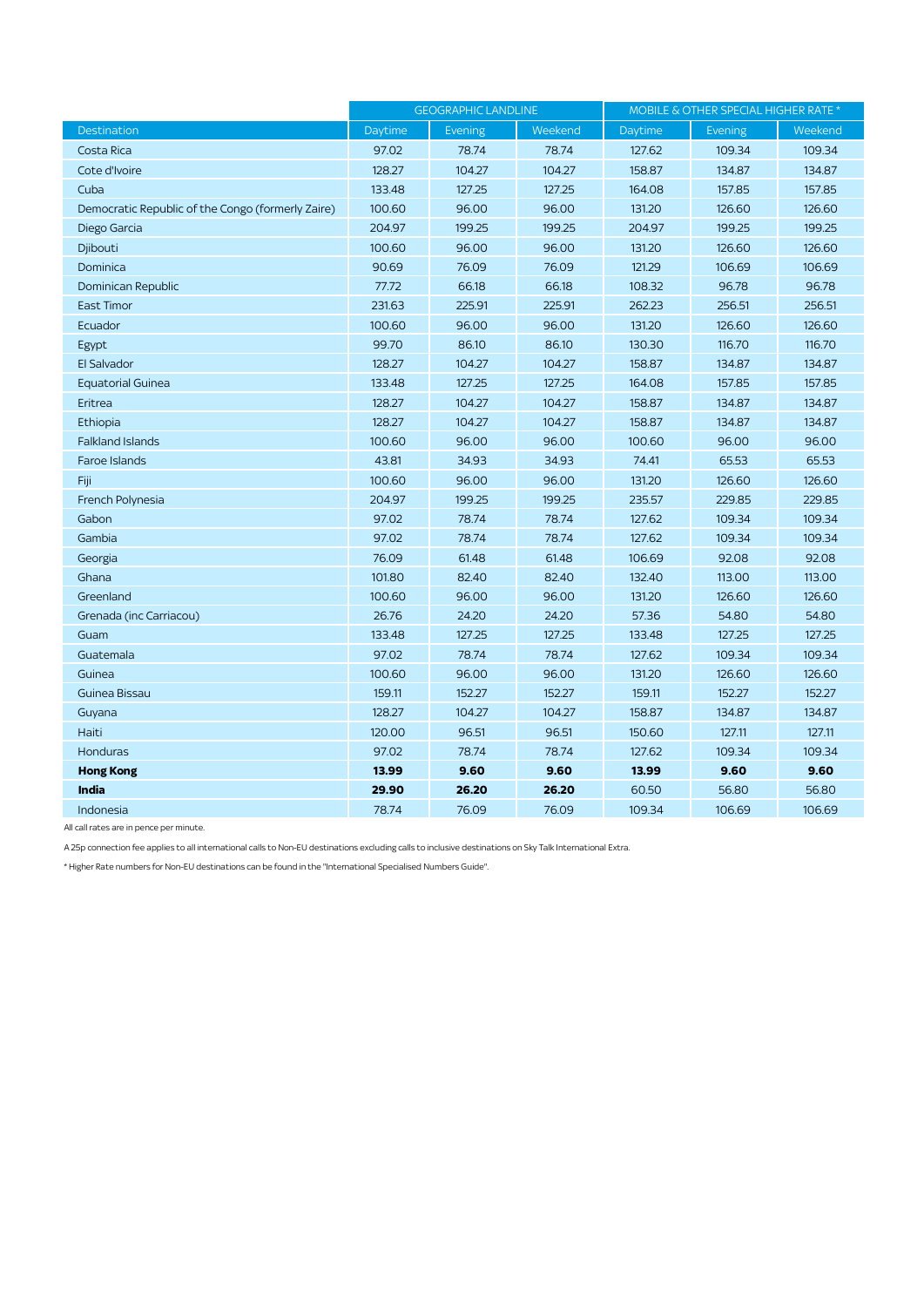|                          | <b>GEOGRAPHIC LANDLINE</b> |                | MOBILE & OTHER SPECIAL HIGHER RATE * |         |         |         |
|--------------------------|----------------------------|----------------|--------------------------------------|---------|---------|---------|
| <b>Destination</b>       | Daytime                    | <b>Evening</b> | Weekend                              | Daytime | Evening | Weekend |
| Iran                     | 128.27                     | 104.27         | 104.27                               | 158.87  | 134.87  | 134.87  |
| Iraq                     | 128.27                     | 104.27         | 104.27                               | 158.87  | 134.87  | 134.87  |
| <b>Israel</b>            | 63.00                      | 56.70          | 56.70                                | 93.60   | 87.30   | 87.30   |
| <b>Jamaica</b>           | 27.80                      | 25.20          | 25.20                                | 58.40   | 55.80   | 55.80   |
| Japan                    | 11.44                      | 7.76           | 7.76                                 | 42.04   | 38.36   | 38.36   |
| Jordan                   | 125.21                     | 107.95         | 107.95                               | 155.81  | 138.55  | 138.55  |
| Kazakhstan               | 78.74                      | 74.04          | 74.04                                | 109.34  | 104.64  | 104.64  |
| Kenya                    | 101.80                     | 82.40          | 82.40                                | 132.40  | 113.00  | 113.00  |
| Kiribati                 | 159.11                     | 152.27         | 152.27                               | 159.11  | 152.27  | 152.27  |
| Korea PDR (North)        | 159.11                     | 152.27         | 152.27                               | 159.11  | 152.27  | 152.27  |
| Korea Republic (South)   | 80.78                      | 76.09          | 76.09                                | 111.38  | 106.69  | 106.69  |
| Kuwait                   | 100.60                     | 82.42          | 82.42                                | 131.20  | 113.02  | 113.02  |
| Kyrgyz Republic          | 78.74                      | 74.04          | 74.04                                | 109.34  | 104.64  | 104.64  |
| Laos                     | 156.46                     | 149.72         | 149.72                               | 187.06  | 180.32  | 180.32  |
| Lebanon                  | 125.21                     | 107.95         | 107.95                               | 155.81  | 138.55  | 138.55  |
| Lesotho                  | 97.02                      | 78.74          | 78.74                                | 127.62  | 109.34  | 109.34  |
| Liberia                  | 97.02                      | 78.74          | 78.74                                | 127.62  | 109.34  | 109.34  |
| Libya                    | 50.55                      | 45.34          | 45.34                                | 81.15   | 75.94   | 75.94   |
| Macao                    | 80.78                      | 76.09          | 76.09                                | 111.38  | 106.69  | 106.69  |
| Macedonia                | 50.55                      | 45.34          | 45.34                                | 81.15   | 75.94   | 75.94   |
| Madagascar               | 100.60                     | 96.00          | 96.00                                | 131.20  | 126.60  | 126.60  |
| Malawi                   | 97.02                      | 78.74          | 78.74                                | 127.62  | 109.34  | 109.34  |
| <b>Malaysia</b>          | 48.51                      | 45.34          | 45.34                                | 79.11   | 75.94   | 75.94   |
| <b>Maldives</b>          | 100.60                     | 96.00          | 96.00                                | 131.20  | 126.60  | 126.60  |
| Mali                     | 100.60                     | 96.00          | 96.00                                | 131.20  | 126.60  | 126.60  |
| Marshall Island          | 159.11                     | 152.27         | 152.27                               | 159.11  | 152.27  | 152.27  |
| Mauritania               | 133.48                     | 127.25         | 127.25                               | 164.08  | 157.85  | 157.85  |
| <b>Mauritius</b>         | 128.27                     | 104.27         | 104.27                               | 158.87  | 134.87  | 134.87  |
| Mexico                   | 80.78                      | 76.09          | 76.09                                | 111.38  | 106.69  | 106.69  |
| Micronesia               | 159.11                     | 152.27         | 152.27                               | 159.11  | 152.27  | 152.27  |
| Moldova                  | 76.09                      | 61.48          | 61.48                                | 106.69  | 92.08   | 92.08   |
| Monaco                   | 41.16                      | 32.27          | 32.27                                | 71.76   | 62.87   | 62.87   |
| Mongolia                 | 156.46                     | 149.72         | 149.72                               | 187.06  | 180.32  | 180.32  |
| Montenegro               | 50.55                      | 45.34          | 45.34                                | 81.15   | 75.94   | 75.94   |
| Montserrat               | 90.69                      | 76.09          | 76.09                                | 121.29  | 106.69  | 106.69  |
| Morocco                  | 50.55                      | 45.34          | 45.34                                | 81.15   | 75.94   | 75.94   |
| Mozambique               | 100.60                     | 96.00          | 96.00                                | 131.20  | 126.60  | 126.60  |
| Myanmar (formerly Burma) | 133.48                     | 127.25         | 127.25                               | 164.08  | 157.85  | 157.85  |
| Namibia                  | 97.02                      | 78.74          | 78.74                                | 127.62  | 109.34  | 109.34  |

A 25p connection fee applies to all international calls to Non-EU destinations excluding calls to inclusive destinations on Sky Talk International Extra.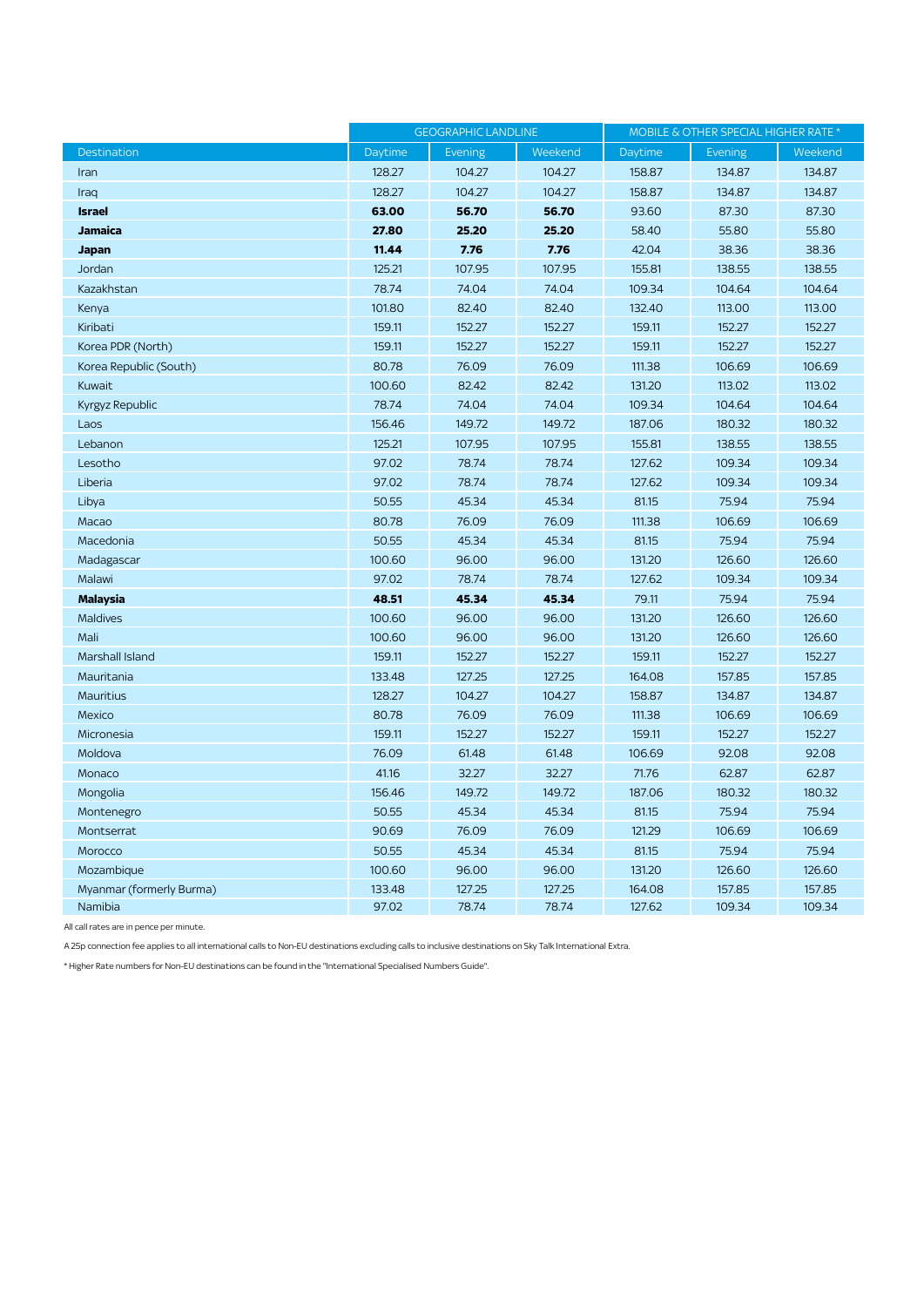|                                          | <b>GEOGRAPHIC LANDLINE</b> |         | MOBILE & OTHER SPECIAL HIGHER RATE * |         |         |         |
|------------------------------------------|----------------------------|---------|--------------------------------------|---------|---------|---------|
| <b>Destination</b>                       | Daytime                    | Evening | Weekend                              | Daytime | Evening | Weekend |
| Nauru                                    | 159.11                     | 152.27  | 152.27                               | 159.11  | 152.27  | 152.27  |
| Nepal                                    | 80.78                      | 76.09   | 76.09                                | 111.38  | 106.69  | 106.69  |
| New Caledonia                            | 204.97                     | 199.25  | 199.25                               | 235.57  | 229.85  | 229.85  |
| <b>New Zealand (inc Chatham Islands)</b> | 37.20                      | 27.80   | 27.80                                | 67.80   | 58.40   | 58.40   |
| Nicaragua                                | 128.27                     | 104.27  | 104.27                               | 158.87  | 134.87  | 134.87  |
| Niger                                    | 100.60                     | 96.00   | 96.00                                | 131.20  | 126.60  | 126.60  |
| Nigeria                                  | 82.40                      | 77.70   | 77.70                                | 113.00  | 108.30  | 108.30  |
| Niue                                     | 156.46                     | 149.72  | 149.72                               | 156.46  | 149.72  | 149.72  |
| Norfolk Island                           | 133.48                     | 127.25  | 127.25                               | 133.48  | 127.25  | 127.25  |
| <b>Northern Marianas</b>                 | 128.27                     | 104.27  | 104.27                               | 128.27  | 104.27  | 104.27  |
| Oman                                     | 100.59                     | 82.42   | 82.42                                | 131.19  | 113.02  | 113.02  |
| <b>Pakistan</b>                          | 29.90                      | 26.20   | 26.20                                | 60.50   | 56.80   | 56.80   |
| Palau                                    | 159.11                     | 152.27  | 152.27                               | 159.11  | 152.27  | 152.27  |
| Palestinian National Authority           | 60.46                      | 54.23   | 54.23                                | 91.06   | 84.83   | 84.83   |
| Panama                                   | 97.02                      | 78.74   | 78.74                                | 127.62  | 109.34  | 109.34  |
| Papua New Guinea                         | 100.60                     | 96.00   | 96.00                                | 131.20  | 126.60  | 126.60  |
| Paraguay                                 | 97.02                      | 78.74   | 78.74                                | 127.62  | 109.34  | 109.34  |
| Peru                                     | 97.02                      | 78.74   | 78.74                                | 127.62  | 109.34  | 109.34  |
| Philippines                              | 84.50                      | 79.80   | 79.80                                | 115.10  | 110.40  | 110.40  |
| Puerto Rico                              | 58.93                      | 50.55   | 50.55                                | 58.93   | 50.55   | 50.55   |
| Qatar                                    | 100.60                     | 82.42   | 82.42                                | 131.20  | 113.02  | 113.02  |
| Rodriguez Islands                        | 133.48                     | 127.25  | 127.25                               | 133.48  | 127.25  | 127.25  |
| Ross Island                              | 77.72                      | 66.18   | 66.18                                | 77.72   | 66.18   | 66.18   |
| <b>Russian Federation (inc Nakhodka)</b> | 63.00                      | 56.70   | 56.70                                | 93.60   | 87.30   | 87.30   |
| Rwandese Republic                        | 100.60                     | 96.00   | 96.00                                | 131.20  | 126.60  | 126.60  |
| Samoa (US)                               | 159.11                     | 152.27  | 152.27                               | 159.11  | 152.27  | 152.27  |
| Samoa (Western)                          | 204.97                     | 199.25  | 199.25                               | 235.57  | 229.85  | 229.85  |
| San Marino                               | 50.55                      | 45.34   | 45.34                                | 50.55   | 45.34   | 45.34   |
| Sao Tome & Principe                      | 159.11                     | 152.27  | 152.27                               | 189.71  | 182.87  | 182.87  |
| Saudi Arabia                             | 79.80                      | 64.00   | 64.00                                | 110.40  | 94.60   | 94.60   |
| Senegal                                  | 128.27                     | 104.27  | 104.27                               | 158.87  | 134.87  | 134.87  |
| Serbia                                   | 50.55                      | 45.34   | 45.34                                | 81.15   | 75.94   | 75.94   |
| Seychelles                               | 128.27                     | 104.27  | 104.27                               | 158.87  | 134.87  | 134.87  |
| Sierra Leone                             | 97.02                      | 78.74   | 78.74                                | 127.62  | 109.34  | 109.34  |
| <b>Singapore</b>                         | 22.37                      | 17.67   | 17.67                                | 52.97   | 48.27   | 48.27   |
| <b>Sint Maarten</b>                      | 76.09                      | 61.48   | 61.48                                | 106.69  | 92.08   | 92.08   |
| Solomon Islands                          | 159.11                     | 152.27  | 152.27                               | 159.11  | 152.27  | 152.27  |
| Somalia                                  | 159.11                     | 152.27  | 152.27                               | 189.71  | 182.87  | 182.87  |
| <b>South Africa</b>                      | 63.00                      | 55.60   | 55.60                                | 93.60   | 86.20   | 86.20   |
| South Sudan                              | 97.02                      | 78.74   | 78.74                                | 127.62  | 109.34  | 109.34  |

A 25p connection fee applies to all international calls to Non-EU destinations excluding calls to inclusive destinations on Sky Talk International Extra.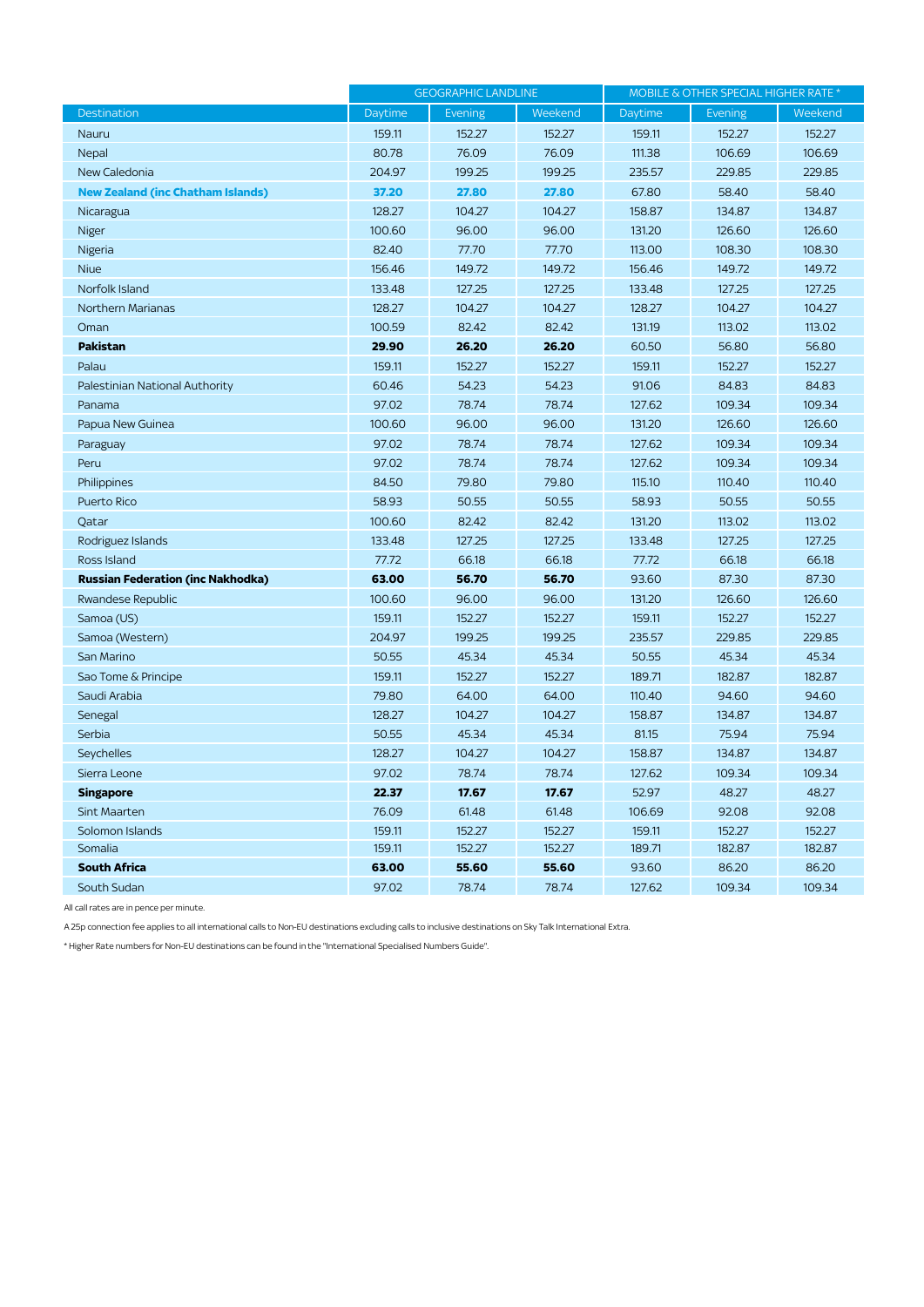|                                            | <b>GEOGRAPHIC LANDLINE</b> |         | MOBILE & OTHER SPECIAL HIGHER RATE * |         |         |         |
|--------------------------------------------|----------------------------|---------|--------------------------------------|---------|---------|---------|
| <b>Destination</b>                         | Daytime                    | Evening | Weekend                              | Daytime | Evening | Weekend |
| Sri Lanka                                  | 96.00                      | 84.46   | 84.46                                | 126.60  | 115.06  | 115.06  |
| St Helena                                  | 156.46                     | 149.72  | 149.72                               | 156.46  | 149.72  | 149.72  |
| St Kitts & Nevis (formerly St Christopher) | 77.72                      | 66.18   | 66.18                                | 108.32  | 96.78   | 96.78   |
| St Lucia                                   | 26.76                      | 24.20   | 24.20                                | 57.36   | 54.80   | 54.80   |
| St Pierre & Miguelon                       | 77.72                      | 66.18   | 66.18                                | 108.32  | 96.78   | 96.78   |
| St Vincent & the Grenadines                | 77.72                      | 66.18   | 66.18                                | 108.32  | 96.78   | 96.78   |
| Sudan                                      | 97.02                      | 78.74   | 78.74                                | 127.62  | 109.34  | 109.34  |
| Suriname                                   | 151.76                     | 121.53  | 121.53                               | 182.36  | 152.13  | 152.13  |
| Swaziland                                  | 97.02                      | 78.74   | 78.74                                | 127.62  | 109.34  | 109.34  |
| <b>Switzerland</b>                         | 22.00                      | 12.60   | 12.60                                | 52.60   | 43.20   | 43.20   |
| Syria                                      | 125.21                     | 107.95  | 107.95                               | 155.81  | 138.55  | 138.55  |
| Taiwan                                     | 80.78                      | 76.09   | 76.09                                | 111.38  | 106.69  | 106.69  |
| Tajikstan                                  | 100.60                     | 96.00   | 96.00                                | 131.20  | 126.60  | 126.60  |
| Tanzania                                   | 97.02                      | 78.74   | 78.74                                | 127.62  | 109.34  | 109.34  |
| <b>Thailand</b>                            | 82.40                      | 79.80   | 79.80                                | 113.00  | 110.40  | 110.40  |
| Togolese Republic                          | 128.27                     | 104.27  | 104.27                               | 158.87  | 134.87  | 134.87  |
| Tokelau                                    | 204.97                     | 199.25  | 199.25                               | 204.97  | 199.25  | 199.25  |
| Tonga                                      | 156.46                     | 149.72  | 149.72                               | 187.06  | 180.32  | 180.32  |
| Trinidad & Tobago                          | 26.76                      | 24.20   | 24.20                                | 57.36   | 54.80   | 54.80   |
| Tristan Da Cunha                           | 231.63                     | 225.91  | 225.91                               | 231.63  | 225.91  | 225.91  |
| Tunisia                                    | 50.55                      | 45.34   | 45.34                                | 81.15   | 75.94   | 75.94   |
| <b>Turkey</b>                              | 28.80                      | 24.10   | 24.10                                | 59.40   | 54.70   | 54.70   |
| Turkmenistan                               | 94.88                      | 87.63   | 87.63                                | 125.48  | 118.23  | 118.23  |
| Turks & Caicos Is                          | 90.69                      | 76.09   | 76.09                                | 121.29  | 106.69  | 106.69  |
| Tuvalu                                     | 159.11                     | 152.27  | 152.27                               | 159.11  | 152.27  | 152.27  |
| Uganda                                     | 97.02                      | 78.74   | 78.74                                | 127.62  | 109.34  | 109.34  |
| <b>Ukraine</b>                             | 60.46                      | 54.23   | 54.23                                | 91.06   | 84.83   | 84.83   |
| <b>United Arab Emirates</b>                | 79.80                      | 64.00   | 64.00                                | 110.40  | 94.60   | 94.60   |
| Uruguay                                    | 97.02                      | 78.74   | 78.74                                | 127.62  | 109.34  | 109.34  |
| <b>USA</b>                                 | 18.30                      | 12.60   | 12.60                                | 18.30   | 12.60   | 12.60   |
| <b>Uzbekistan</b>                          | 78.74                      | 74.04   | 74.04                                | 109.34  | 104.64  | 104.64  |
| Vanuatu                                    | 159.11                     | 152.27  | 152.27                               | 189.71  | 182.87  | 182.87  |
| Venezuela                                  | 97.02                      | 78.74   | 78.74                                | 127.62  | 109.34  | 109.34  |
| Vietnam                                    | 156.46                     | 149.72  | 149.72                               | 187.06  | 180.32  | 180.32  |
| Virgin Islands (UK)                        | 77.72                      | 66.18   | 66.18                                | 108.32  | 96.78   | 96.78   |
| Virgin Islands (US)                        | 77.72                      | 66.18   | 66.18                                | 77.72   | 66.18   | 66.18   |
| <b>Wallis and Futuna</b>                   | 203.95                     | 193.53  | 193.53                               | 203.95  | 193.53  | 193.53  |
| Yemen (formerly Yemen AR and Yemen PDR)    | 128.27                     | 104.27  | 104.27                               | 158.87  | 134.87  | 134.87  |
| Zambia                                     | 97.02                      | 78.74   | 78.74                                | 127.62  | 109.34  | 109.34  |
| Zimbabwe                                   | 101.80                     | 82.40   | 82.40                                | 132.40  | 113.00  | 113.00  |

\* Higher Rate numbers for Non-EU destinations can be found in the "International Specialised Numbers Guide".

A 25p connection fee applies to all international calls to Non-EU destinations excluding calls to inclusive destinations on Sky Talk International Extra.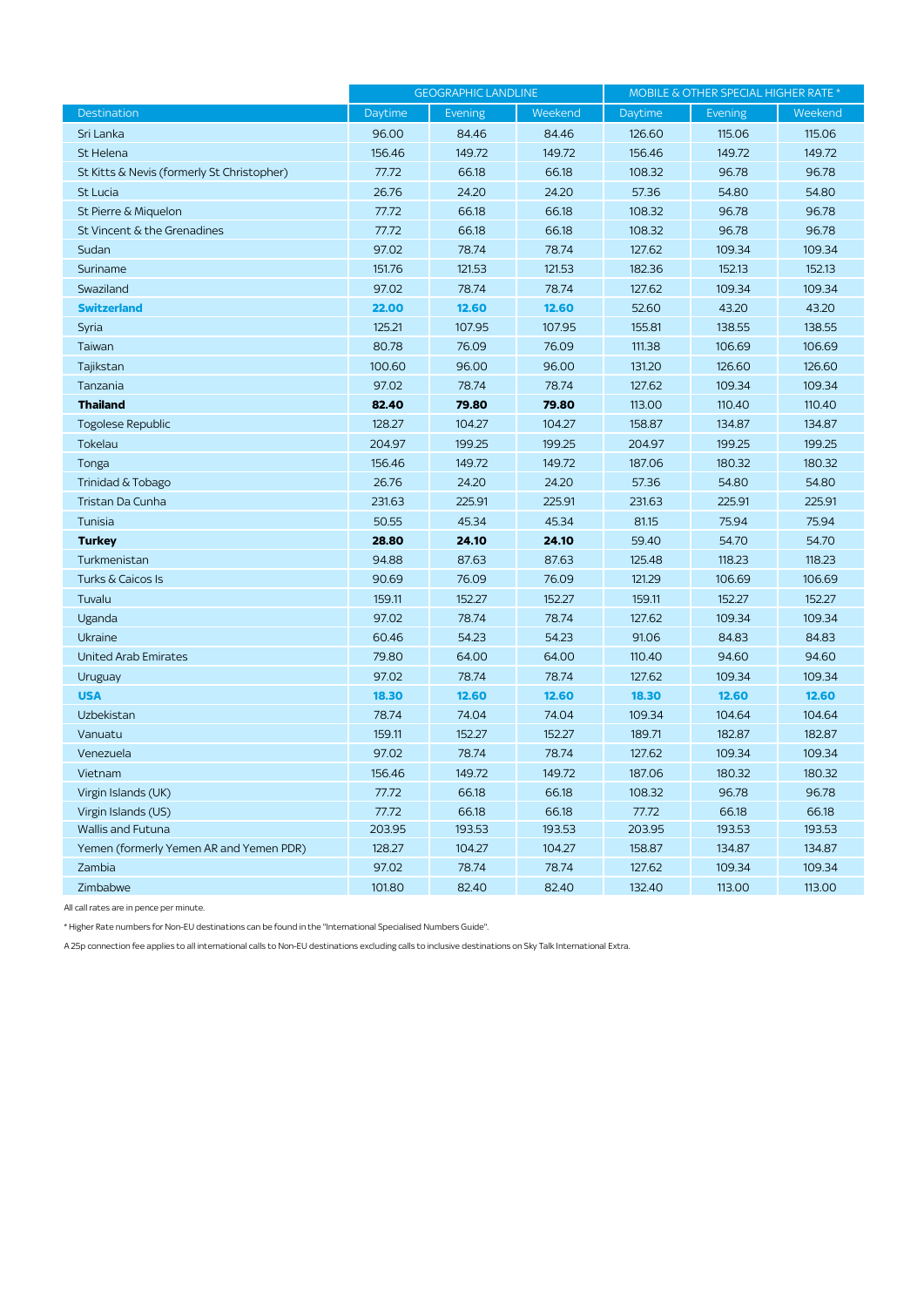# EU Destinations

|                                               | <b>LANDLINE &amp; MOBILE</b> | EU HIGHER RATES * |         |         |
|-----------------------------------------------|------------------------------|-------------------|---------|---------|
| <b>Destination</b>                            | Daytime / Evening / Weekend  | Daytime           | Evening | Weekend |
| <b>Azores</b>                                 | 19.00                        | 58.38             | 53.99   | 53.99   |
| <b>Austria</b>                                | 19.00                        | 63.10             | 59.40   | 59.40   |
| <b>Belgium</b>                                | 19.00                        | 52.60             | 43.20   | 43.20   |
| <b>Bulgaria</b>                               | 19.00                        | 81.15             | 75.94   | 75.94   |
| <b>Canary Islands</b>                         | 19.00                        | 59.40             | 54.70   | 54.70   |
| Croatia                                       | 19.00                        | 81.15             | 75.94   | 75.94   |
| <b>Cyprus (including the north of Cyprus)</b> | 19.00                        | 59.40             | 54.70   | 54.70   |
| <b>Czech Republic</b>                         | 19.00                        | 61.85             | 58.38   | 58.38   |
| <b>Denmark</b>                                | 19.00                        | 54.20             | 43.20   | 43.20   |
| <b>Estonia</b>                                | 19.00                        | 91.06             | 84.83   | 84.83   |
| <b>Finland</b>                                | 19.00                        | 61.85             | 58.38   | 58.38   |
| <b>France</b>                                 | 19.00                        | 52.60             | 43.20   | 43.20   |
| French Guiana                                 | 19.00                        | 164.08            | 157.85  | 157.85  |
| <b>Germany</b>                                | 19.00                        | 52.60             | 43.20   | 43.20   |
| <b>Gibraltar</b>                              | 19.00                        | 58.38             | 53.99   | 53.99   |
| <b>Greece</b>                                 | 19.00                        | 47.40             | 43.20   | 43.20   |
| Guadeloupe                                    | 19.00                        | 131.20            | 113.02  | 113.02  |
| <b>Hungary</b>                                | 19.00                        | 61.85             | 58.38   | 58.38   |
| Iceland                                       | 19.00                        | 81.15             | 75.94   | 75.94   |
| <b>Ireland (Republic of)</b>                  | 19.00                        | 48.90             | 43.20   | 43.20   |
| <b>Italy (inc. Vatican City)</b>              | 19.00                        | 56.80             | 43.20   | 43.20   |
| Latvia                                        | 19.00                        | 91.06             | 84.83   | 84.83   |
| Liechtenstein                                 | 19.00                        | 53.48             | 52.46   | 52.46   |
| Lithuania                                     | 19.00                        | 91.06             | 84.83   | 84.83   |
| <b>Luxembourg</b>                             | 19.00                        | 53.50             | 52.00   | 52.00   |
| <b>Madeira</b>                                | 19.00                        | 58.40             | 53.70   | 53.70   |
| Malta                                         | 19.00                        | 61.85             | 58.38   | 58.38   |
| Martinique                                    | 19.00                        | 131.20            | 113.02  | 113.02  |
| Mayotte                                       | 19.00                        | 158.87            | 134.87  | 134.87  |
| <b>Netherlands</b>                            | 19.00                        | 52.60             | 43.20   | 43.20   |
| <b>Norway</b>                                 | 19.00                        | 59.40             | 43.20   | 43.20   |
| <b>Poland</b>                                 | 19.00                        | 63.10             | 59.40   | 59.40   |
| <b>Portugal</b>                               | 19.00                        | 58.40             | 53.70   | 53.70   |
| Reunion                                       | 19.00                        | 131.20            | 126.60  | 126.60  |
| Romania                                       | 19.00                        | 91.06             | 84.83   | 84.83   |
| <b>Slovak Republic</b>                        | 19.00                        | 61.85             | 58.38   | 58.38   |
| <b>Slovenia</b>                               | 19.00                        | 81.15             | 75.94   | 75.94   |
| <b>Spain (inc the Balearic Islands)</b>       | 19.00                        | 56.80             | 43.20   | 43.20   |
| <b>Sweden</b>                                 | 19.00                        | 52.60             | 50.50   | 50.50   |

All call rates are in pence per minute.

A 19p connection fee applies to all calls to EU Higher Rate destinations. There is no connection fee applicable to EU Landline & Mobile destinations.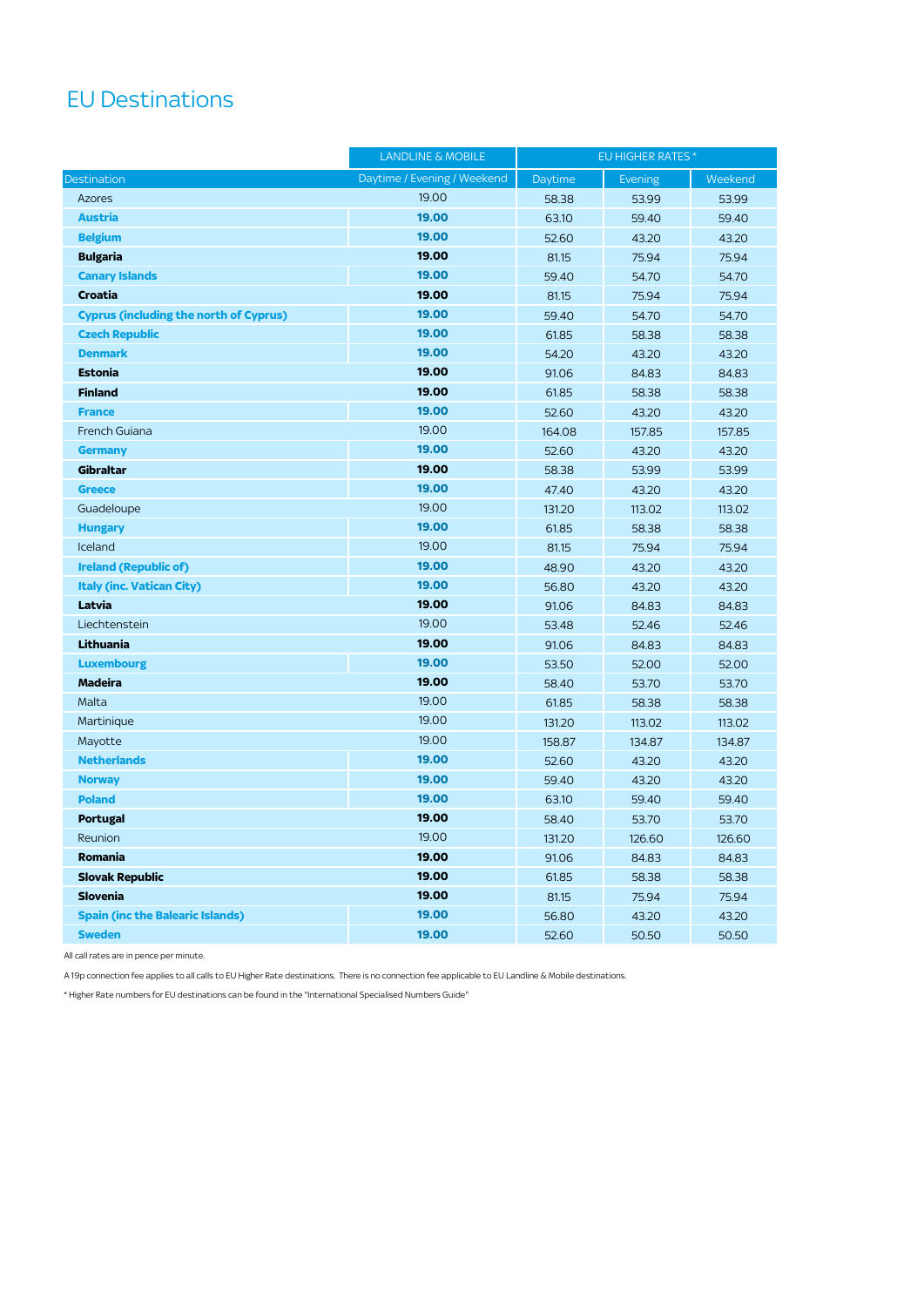### Reverse Charge Calls

This section only applies to customers who take Line Rental from Sky. Customers who pay BT for their Line Rental will be charged BT's Reverse Charge call rates and these charges will appear on their BT bill.

A Reverse Charge call is made when somebody phones you at home and requests that you pay the cost of the call.

Reverse Charge calls can be made from landlines, mobiles and payphones in the UK and abroad and you will be charged different rates depending on where the call is made from.

#### UK Reverse Charge Calls

The cost of a UK Reverse Charge call is divided into two parts: a service charge and a charging rate. The cost of the call is dependent on the type of the line the call was made from.

These charges are also applied when a customer receives a call from somebody using the 0800 REVERSE service.

| Type of line - origin of call | Service Charge | Call Charge (pence per minute) |
|-------------------------------|----------------|--------------------------------|
| UK landline                   | £5.31          | 40.851                         |
| UK payphone                   | £5.31          | 255.32                         |
| UK mobile                     | £5.31          | 255.32                         |

1. Charges are for each minute or part thereof. The minimum charge is for 5 minutes.

The time duration of a call includes the time element for setting up and disconnecting the call on the BT network.

#### International Reverse Charge Calls

International Reverse Charge calls are sometimes known as Collect Calls.

The cost of an International Reverse Charge call is divided into two parts: a service charge and a pence per minute charged rate. The cost of the the call depends on which country the call was made from and which charge-band that country is in.

The following table shows the International Call Bands and the cost incurred for accepting a Reverse Charge call from each of those call bands. Please refer to the International Specialised Numbers Guide to see which charge-band a country is in.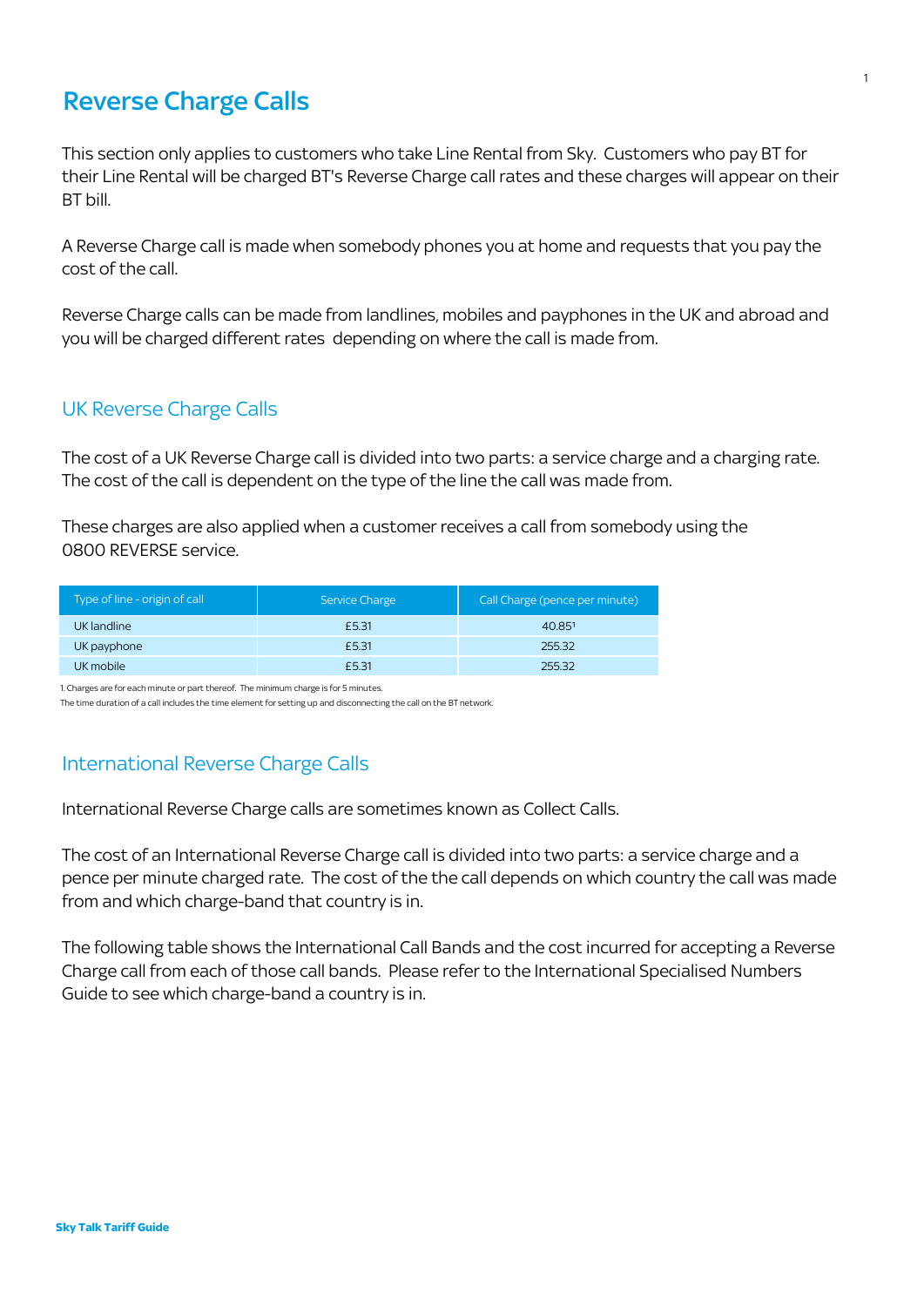| Type of line - origin of call | Service Charge | Call Charge (pence per minute) |
|-------------------------------|----------------|--------------------------------|
| $IR^*$                        | £6.43          | 91.91                          |
| $A^*$                         | £10.52         | 245.11                         |
| $B^*$                         | £10.52         | 357.45                         |
| $\mathsf{C}^{\star}$          | £10.52         | 561.70                         |
| $D^*$                         | £10.52         | 612.77                         |
| BT B-Sat (inc. BGAN)*         | £10.52         | 776.17                         |
| BT M-Sat*                     | £10.52         | 776.17                         |
| <b>Navitas</b>                | £10.52         | 561.70                         |

Only applies to customers who take Line Rental from Sky.

\*Charges are for each minute or part thereof. The minimum charge is for 5 minutes.

Call durations are rounded up to the next whole minute and the call charge is rounded up to the nearest penny.

The time duration of a call includes the time element for setting up and disconnecting the call on the BT network.

### Operator Connected Calls

Customers may use an operator to connect calls to many destinations in the UK and abroad. Customers should be aware that the costs of making calls through an operator are often higher than making the calls direct, so customers should try to make direct calls whenever possible. This is not the case for the Special Assistance Operator.

The different operators available to call are:

| <b>Operator Type</b>      | <b>Number</b> |
|---------------------------|---------------|
| UK                        | 100           |
| International             | 155           |
| <b>Special Assistance</b> | 198/195       |

There is no charge for making a call to an operator. Charges only apply if the operator then connects your call to a subsequent destination.

Charges for these calls generally have two parts: an Operator Service Charge for connecting the call, which is a fixed amount for each call, and a Call Charge based on the type and duration of the call.

#### Operator Connected Calls to UK Numbers

Customers can easily make calls via an operator in the UK to the destinations in the following table. Customers cannot make Operator Calls to premium rate numbers. Customers who connect to directory enquiries via the 100 Operator will be charged as though they had made the call direct to the directory enquiry service.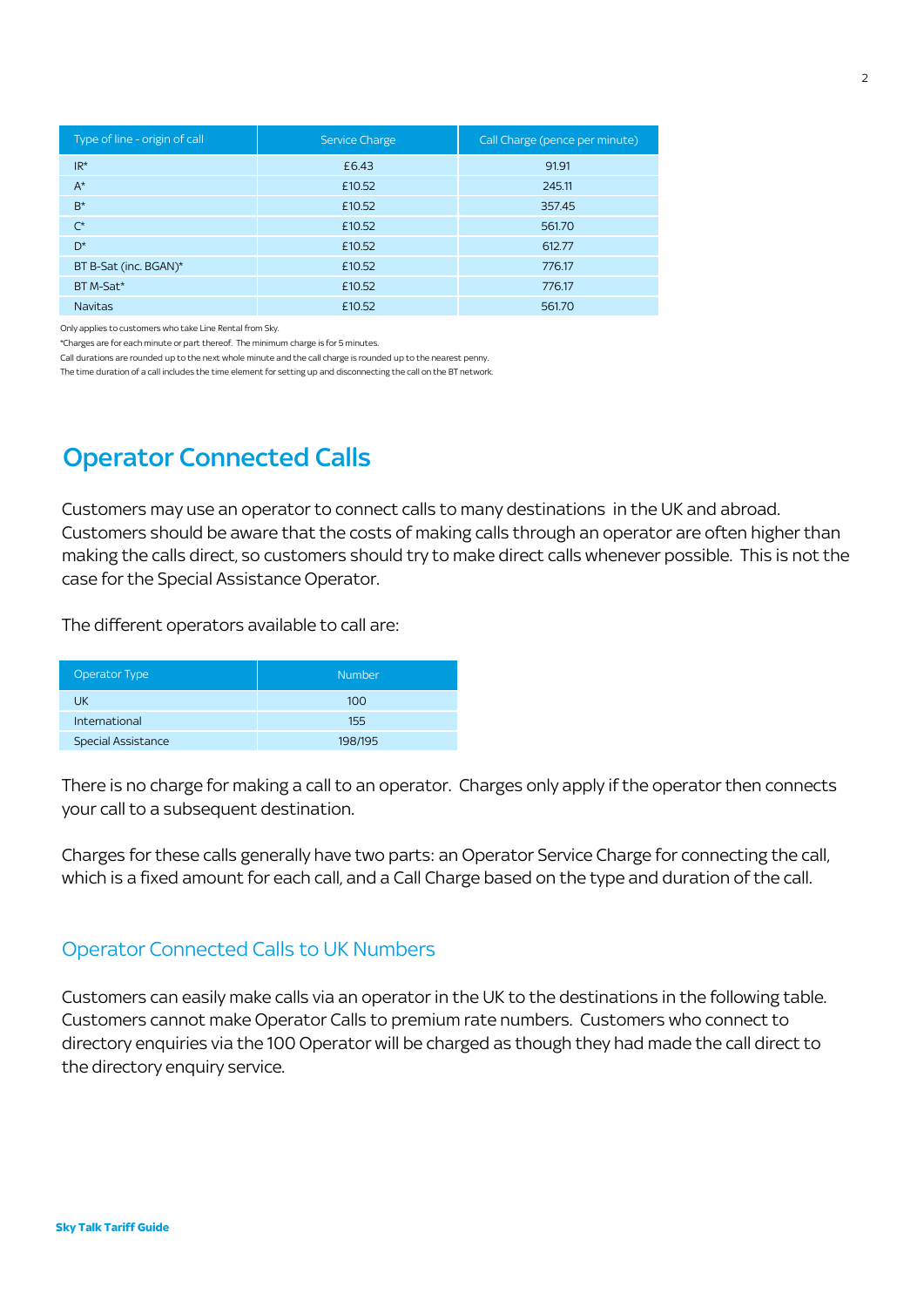| Charge-band                      | Service Charge | Call Charge (pence per minute) |
|----------------------------------|----------------|--------------------------------|
| UK landline (01, 02), 03 and g21 | £6.43          | 91.91                          |
| 0870                             | £6.43          | 91.91                          |
| 0845                             | £10.52         | 245.11                         |
| UK mobile                        | £10.52         | 357.45                         |
| g6                               | £10.52         | 561.70                         |
| 084,087                          | £10.52         | 561.70                         |
| Personal Numbers (070)           | £10.52         | 612.77                         |

Only applies to customers who take Line Rental from Sky.

Charges are for each minute or part thereof. The minimum charge is for 5 minutes.

Call durations are rounded up to the next whole minute and the call charge is rounded up to the nearest penny.

An Access Charge and Service Charge does not apply to Operator Connected Calls.

#### Operator Connected Calls to International Numbers

The cost of an International Operator Connected Call depends on which charge-band the destination country is in. Please see the table below for a list of the international charge-bands and rates. Please refer to the International Specialised Numbers Guide to see which charge-band a particular country is in.

Operator Connected Calls to most international mobile telephones will be charged at 25p per minute more than the landline rate. Operator Connected Calls to some international mobile destinations (e.g. USA, Canada, Hong Kong) are charged at the same rate as a landline call.

Customers who connect to directory enquiries via the 155 International Operator will be charged as though they had made the call direct to the directory enquiries service.

For details of Operator Calls from Northern Ireland to the Republic of Ireland please see page 22.

| Charge-band               | Service Charge | Call Charge (pence per minute) | Mobile Call Rate (pence per minute) |
|---------------------------|----------------|--------------------------------|-------------------------------------|
| $IR^*$                    | £6.43          | 81.70                          | 107.23                              |
| $A^*$                     | £6.43          | 81.70                          | 107.23                              |
| $B^*$                     | £6.43          | 117.45                         | 142.98                              |
| $\mathsf{C}^\star$        | £6.43          | 158.30                         | 183.83                              |
| $D^*$                     | £6.43          | 311.49                         | 337.02                              |
| $E^*$                     | £6.43          | 204.26                         | 229.79                              |
| B-Sat (inc BGAN)          | £6.43          | 837.45                         | N/A                                 |
| M-Sat                     | £6.43          | 837.45                         | N/A                                 |
| Mobig (Mini-M) / M4 Voice | £6.43          | 837.45                         | N/A                                 |
| Skyphone                  | £6.43          | 837.45                         | N/A                                 |
| <b>Navitas</b>            | £6.43          | 158.30                         | N/A                                 |
| Emsat                     | £6.43          | 837.45                         | N/A                                 |
| Iridium                   | £6.43          | 837.45                         | N/A                                 |
| Thuraya                   | £6.43          | 837.45                         | N/A                                 |

Only applies to customers who take Line Rental from Sky.

Call durations are rounded up to the next whole minute and the call charge is rounded up to the nearest penny.

\*Charges are for each minute or part thereof. The minimum charge is for 5 minutes.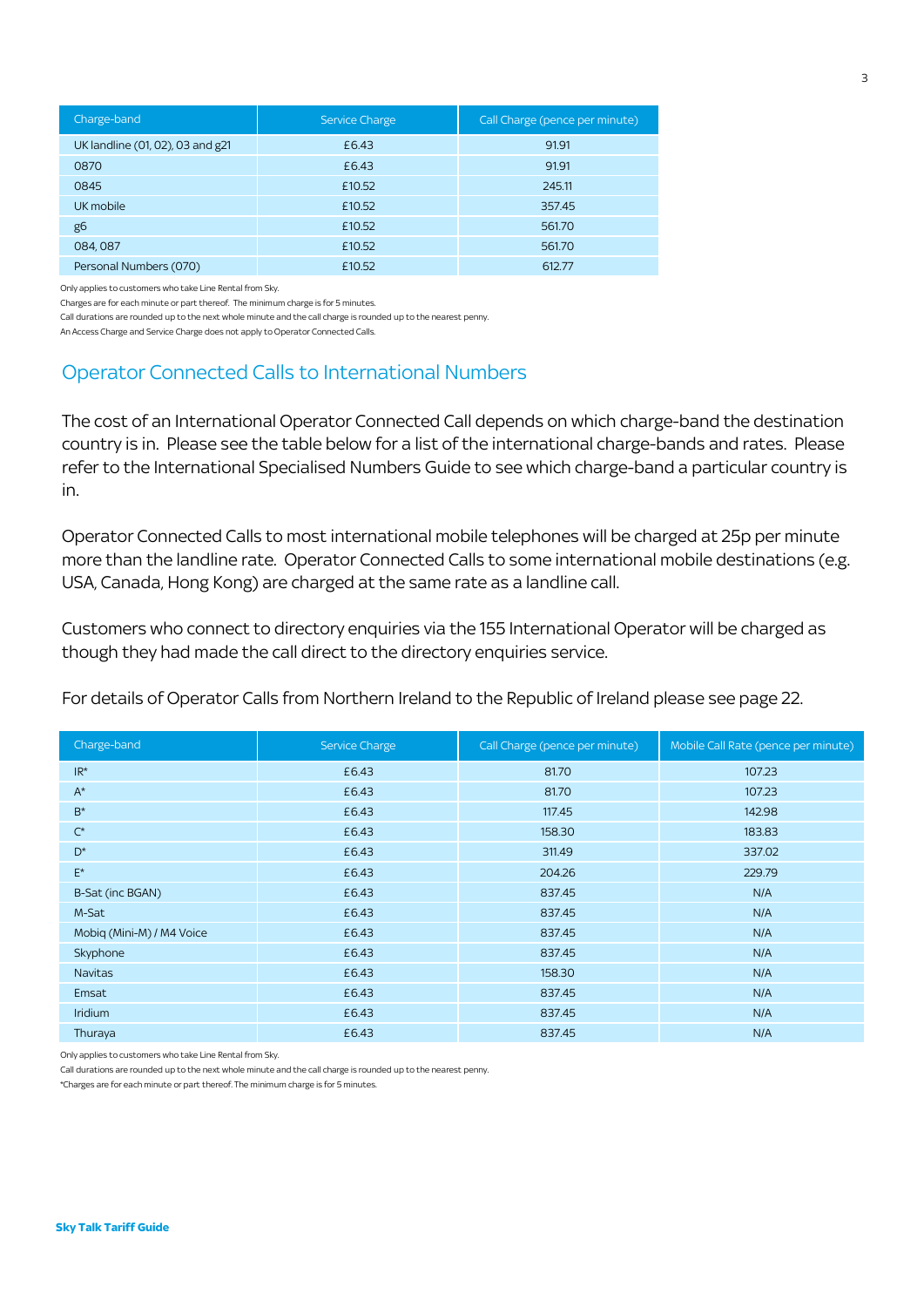### Special Assistance Operator Connected Calls

Customers that require special assistance may dial 198 (or 195 Blind and Disabled) to connect to many destinations via an operator. There is no charge for making the call to the 198/195 Special Assistance Operator. Customers will be charged standard Sky Talk rates for these calls depending on whether they are on Sky Pay As You Talk, Sky Talk Evenings & Weekends Extra, Sky Talk Anytime Extra, or Sky Talk International Extra.

Customers who connect to Directory Enquiries via the 198 Special Assistance Operator will be charged as though that had made the call direct to the directory enquiry service.

# Operator Charge for Alarm Calls

| Origin of Call                                    | Service Charge |
|---------------------------------------------------|----------------|
| Alarm Call Operator Service for booking each Call | £8.50          |

### Rebates for Text Relay

The cost of a text relay call will be no more than the equivalent price had the call been made directly without the use of a relay service. A rebate is applied to the text element of calls originating via 18001 or 18002, when either or both ends are in text mode.

| Making a call from a textphone | Making a call from a telephone |
|--------------------------------|--------------------------------|
| Dial $18001 +$ number          | Dial $18002 +$ number          |
| Dial 18000 for EMERGENCY calls |                                |

| Call Type                                                              | Rebate |
|------------------------------------------------------------------------|--------|
| Dial 18001 / 18002 + number                                            | 60%    |
| UK Mobile                                                              | 20%    |
| <b>Directory Enquiries</b>                                             | 0%     |
| <b>International Directory Enquiries</b>                               | 0%     |
| International                                                          | 0%     |
| Premium Rate                                                           | 0%     |
| <b>Personal Numbers</b>                                                | 0%     |
| All other calls                                                        | 0%     |
| Calls charged through a third party will be charged by the third party | 0%     |
| Non-geographic national calls (other than 0870 numbers)                | 0%     |